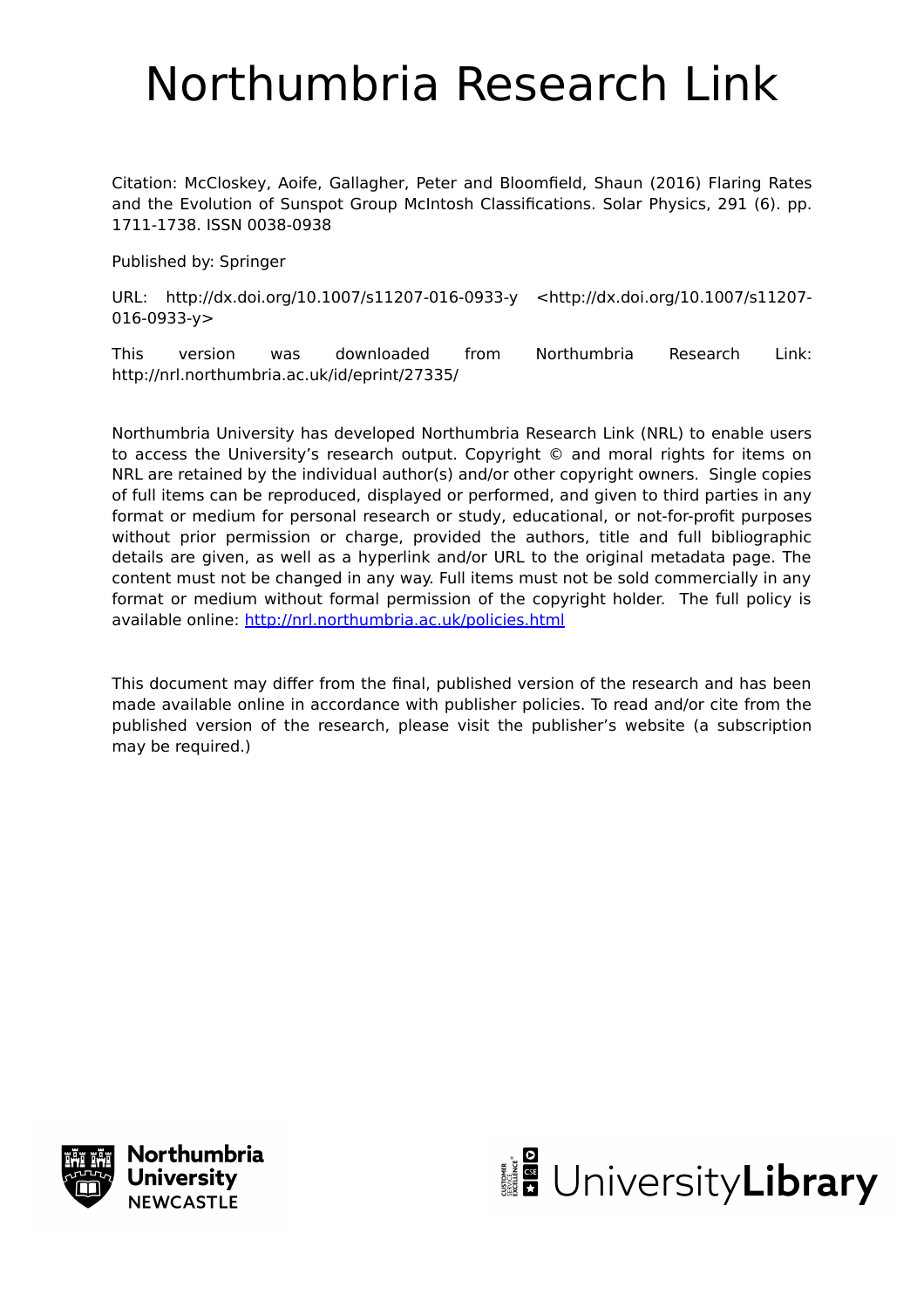# Flaring Rates and the Evolution of Sunspot Group McIntosh Classifications

Aoife E. McCloskey<sup>1</sup> · Peter T. Gallagher<sup>1</sup> · D. Shaun Bloomfield<sup>1</sup>

Abstract Sunspot groups are the main source of solar flares, with the energy to power them being supplied by magnetic-field evolution (e.g. flux emergence or twisting/shearing). To date, few studies have investigated the statistical relation between sunspot-group evolution and flaring, with none considering evolution in the McIntosh classification scheme. Here we present a statistical analysis of sunspot groups from Solar Cycle 22, focusing on 24-hour changes in the three McIntosh classification components. Evolution-dependent  $\geq C1.0$ ,  $\geq M1.0$ , and  $\geq$  X1.0 flaring rates are calculated, leading to the following results: (i) flaring rates become increasingly higher for greater degrees of upward evolution through the McIntosh classes, with the opposite found for downward evolution; (ii) the highest flaring rates are found for upward evolution from larger, more complex, classes (e.g. Zurich D- and E-classes evolving upward to F-class produce  $\geq C1.0$ rates of  $2.66 \pm 0.28$  and  $2.31 \pm 0.09$  flares per 24 hours, respectively); (iii) increasingly complex classes give higher rates for all flare magnitudes, even when sunspot groups do not evolve over 24 hours. These results support the hypothesis that injection of magnetic energy by flux emergence (*i.e.* increasing in Zurich or compactness classes) leads to a higher frequency and magnitude of flaring.

Keywords: Active Regions, Structure; Flares, Forecasting; Flares, Relation to Magnetic Field; Sunspots, Magnetic Fields; Sunspots, Statistics

 $\boxtimes$  A.E. McCloskey [mccloska@tcd.ie](mailto:mccloska@tcd.ie) P.T. Gallagher [peter.gallagher@tcd.ie](mailto:peter.gallagher@tcd.ie) D.S. Bloomfield [shaun.bloomfield@tcd.ie](mailto:shaun.bloomfield@tcd.ie)

<sup>1</sup> School of Physics, Trinity College Dublin, College Green, Dublin 2, Ireland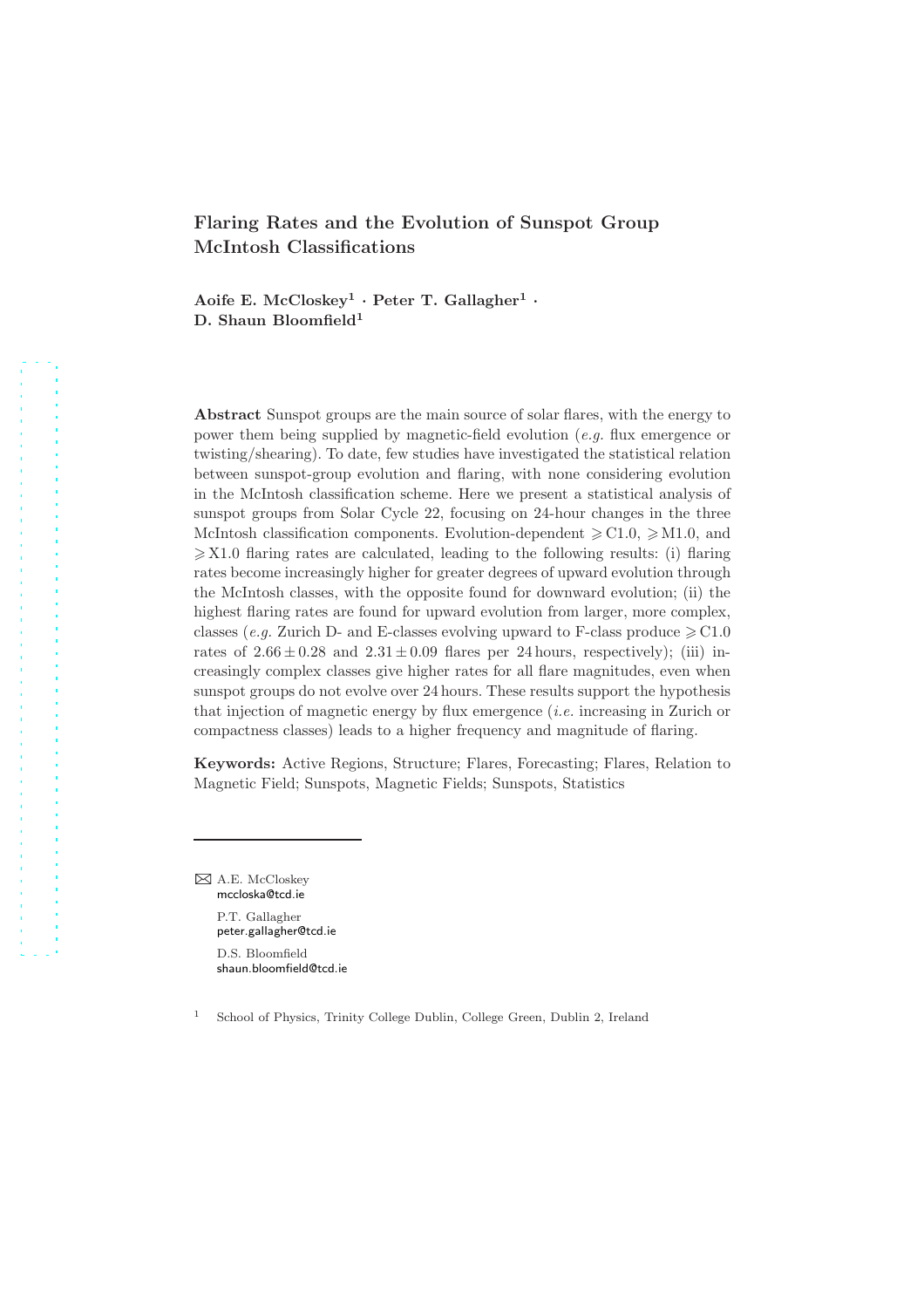## <span id="page-2-0"></span>1. Introduction

Solar flares are known to originate in active regions on the Sun, and they are the result of the rapid release of large quantities of energy (up to  $10^{32}$  ergs; Emslie et al., [2012](#page-30-0)) from complex magnetic-field structures rooted in their sunspot groups. This release of magnetic energy can lead to the acceleration of highly energetic particles and emission of high-energy radiation that can affect the performance and reliability of technology in the near-Earth space environment (i.e. space weather). Timescales for space-weather events, from first detection to arrival in the near-Earth environment, range from instantaneous (solar flare electromagnetic radiation) to tens of minutes (solar energetic particles) or hours (coronal mass ejections; Vršnak *et al.*, [2013\)](#page-30-1). There is a great need to develop a better understanding of the conditions that lead to the production of solar flares, due to the simultaneous nature of their initial detection and Earth impact.

Historically, the complexity of sunspot groups has been investigated as an indicator of potential flaring activity. A classification scheme describing their magnetic complexity was established by Hale et al. [\(1919\)](#page-30-2) and is known as the Mount Wilson classification scheme. It originally consisted of three parameters to describe the mixing of magnetic polarities in sunspot groups:  $\alpha$  (unipolar);  $\beta$ (bipolar);  $\gamma$  (multipolar). Early work relating these magnetic classifications to flare productivity showed that sunspot groups of increasingly complex Mount Wilson class (e.g. β to  $\beta\gamma$  to  $\gamma$ ) were found to produce increasing frequencies of flaring (Giovanelli, [1939\)](#page-30-3). This scheme was later extended to include close ( $\leq 2^{\circ}$ ) mixing of umbral magnetic polarities within one penumbra, known as the  $\delta$ -configuration (Künzel, [1960\)](#page-30-4). Studies including this extended scheme have shown that groups that achieve greater magnetic complexity (e.g.  $\beta\gamma\delta$ -configuration) and larger sunspot area (a proxy for total magnetic flux) produce flares of greater magnitude at some point in their lifetime (Sammis, Tang, and Zirin, [2000\)](#page-30-5).

Analogously, a classification scheme describing the white-light structure of sunspot groups was developed, originally by Cortie [\(1901\)](#page-30-6) and later modified and expanded to include a wider range of parameters (Waldmeier, [1947;](#page-30-7) McIntosh, [1990\)](#page-30-8). Currently this is referred to as the McIntosh scheme, which always consists of three components [Zpc]:

Z modified Zurich class, describing longitudinal extent of the sunspot group;

p penumbral class, describing size/symmetry of largest sunspot's penumbra;

c compactness class, describing interior spot distribution of the group.

As these classifications are the primary focus of this work, Section [2.2](#page-4-0) describes the individual McIntosh components in greater detail.

Statistical analysis has previously been carried out on sunspot-group McIntosh classifications to produce historically averaged rates of flaring. Similar to the magnetic-complexity work of Giovanelli [\(1939](#page-30-3)), it was found that sunspot groups with higher McIntosh structural complexity classes (corresponding to larger extent, large and asymmetric penumbrae, and more internal spots) produced higher flaring rates overall (McIntosh, [1990](#page-30-8); Bornmann and Shaw, [1994](#page-30-9)).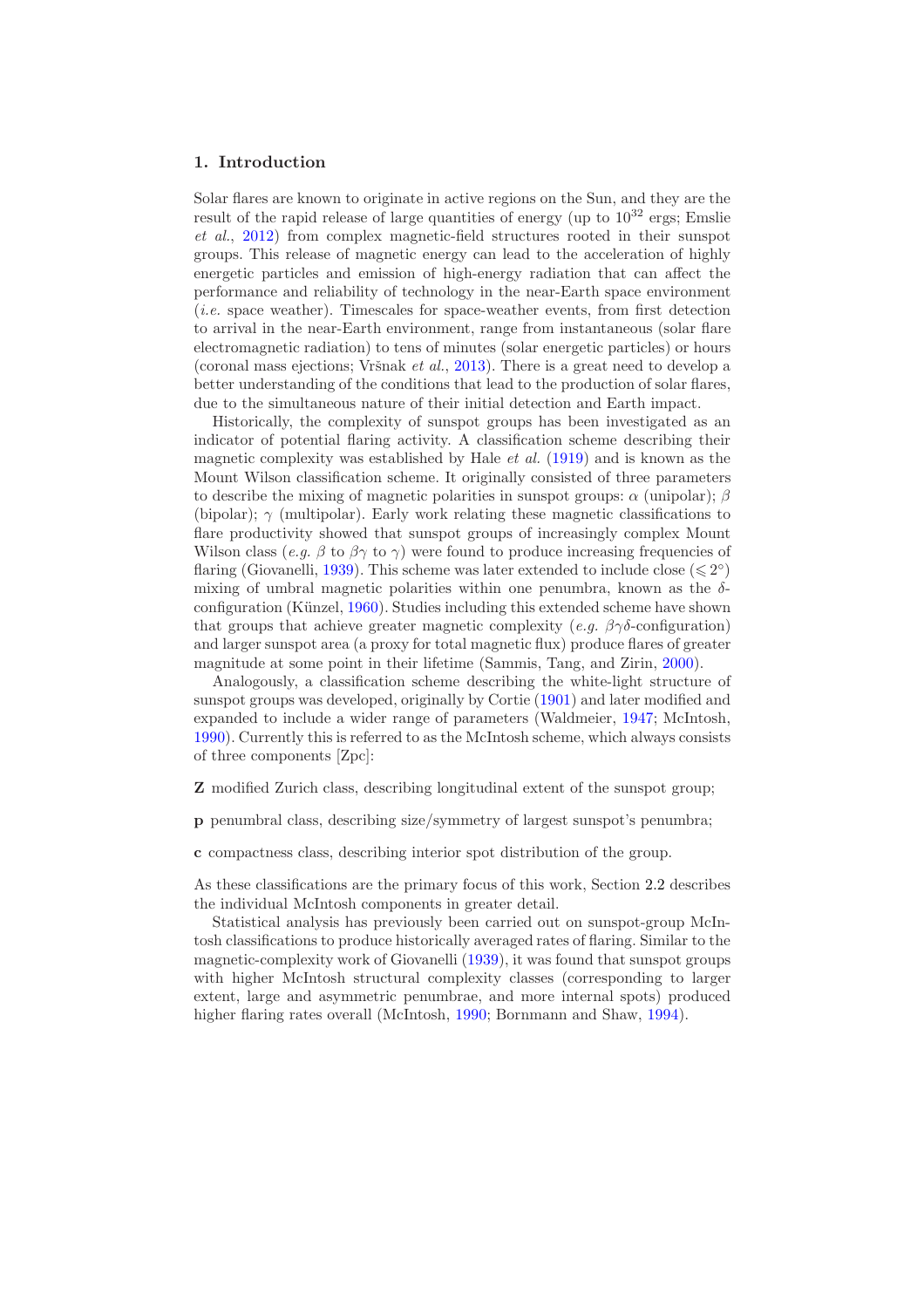In more recent years, several studies have investigated magnetic properties of sunspot groups that are thought to play an important role in flare production. It has been shown that flares most commonly occur in regions that display rapidly emerging flux (Schmieder *et al.*, [1994](#page-30-10)) or twisted, non-potential magnetic fields, a signature of stored free magnetic energy (Hahn et al., [2005\)](#page-30-11). Examples of derived, point-in-time magnetic properties include strong horizontal gradients of magnetic field close to polarity inversion lines – the  $R$ -value of Schrijver [\(2007\)](#page-30-12) and the <sup>L</sup>WL<sub>SG</sub> value of Falconer, Moore, and Gary [\(2008\)](#page-30-13) – and large effective connected magnetic field  $(B_{\text{eff}};$  Georgoulis and Rust, [2007](#page-30-14)). These derived properties all show a potential for use in flare forecasting through varying degrees of correlation with flaring activity. However, there has yet to be any large-scale statistical analysis on applying these properties to forecast flares.

Such large-scale statistical analyses have been carried out on historical records of sunspot properties and their relation to flaring activity. Gallagher, Moon, and Wang [\(2002](#page-30-15)) implemented a flare-forecasting method using historical McIntosh classifications to produce flare probabilities from average flare rates under the assumption of Poisson statistics. Although only taking into account morphological properties, the McIntosh–Poisson forecasting method has comparable levels of success to other much more complex techniques (Bloomfield et al., [2012\)](#page-30-16) and expert-based systems (e.g. Crown, [2012;](#page-30-17) Bloomfield et al., [2016](#page-30-18)).

However, none of the works described so far take into account a key factor in pre-flare conditions, namely the evolution of the sunspot-group properties. The energy that is available for flaring is governed by the Poynting flux through the solar surface, which can be modified by changes in total magnetic flux (through emergence or submergence) and reorientation of the magnetic field (through twisting, shearing, or tilting). In terms of flux emergence, Schrijver et al. [\(2005\)](#page-30-19) found that active-region non-potentiality (correlated with higher likelihood of flaring) was enhanced by flux emergence in the  $10-30$  hours prior to flares. In addition, Lee *et al.*  $(2012)$  $(2012)$  studied the most flare-productive McIntosh classifications and 24-hour changes in their sunspot group area *(i.e.* decreasing, steady, or increasing), finding a noticeable increase in flare-occurrence rates for sunspot groups of increasing area. Regarding the reorientation of the magnetic field, Murray, Bloomfield, and Gallagher [\(2012\)](#page-30-21) found that local concentrations of magnetic flux at flare locations displayed a field-vector inclination ramp-up towards the vertical before flaring. In addition, this reorientation of the field resulted in a corresponding pre-flare increase in free magnetic energy that then decreased after the flare (Murray, Bloomfield, and Gallagher, [2013](#page-30-22)). These works highlight that sunspot-group property evolution is an important indicator of flaring activity. However, there has not yet been a study of the temporal evolution of sunspot-group classifications and its potential for use in flare forecasting.

Here we present statistical analysis of the evolution of sunspot groups in terms of their McIntosh white-light structural classifications and associated flaring rates. In Section [2,](#page-4-1) the distribution of sunspot groups across McIntosh classes is presented along with evidence for mis-classification in limb regions. Section [3](#page-8-0) then focuses on the main results and discussion of the study. Analysis of the overall evolution of sunspot-group McIntosh classes is presented in Section [3.1,](#page-8-1) with the class-specific evolution discussed in Section [3.2.](#page-9-0) Flaring rates associated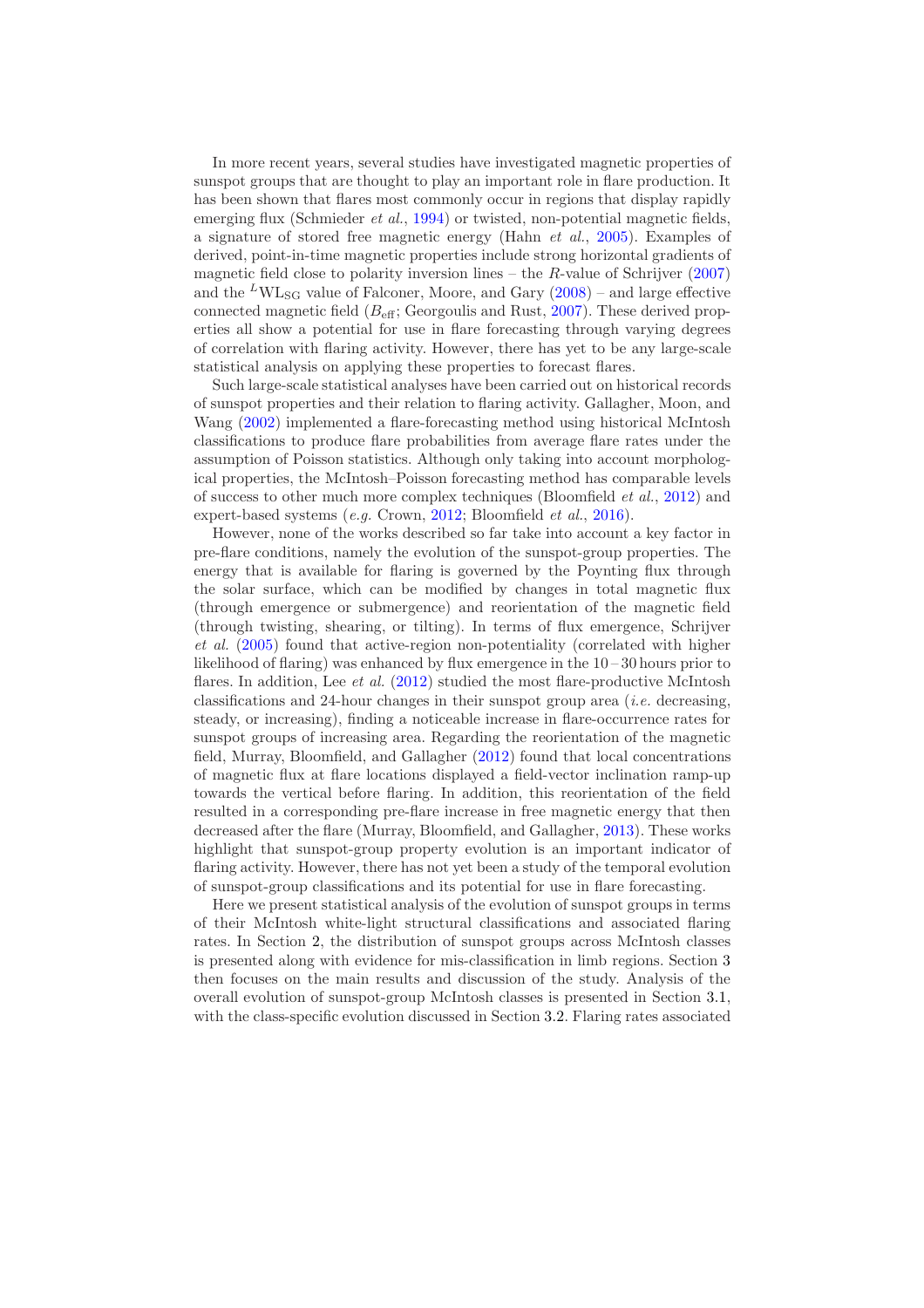with these class-specific evolution steps are included in Section [3.3](#page-12-0) for three different flaring levels (*i.e.*  $\geq$  C1.0,  $\geq$  M1.0, and  $\geq$  X1.0), while our conclusions and future direction are presented in Section [4.](#page-15-0)

## <span id="page-4-1"></span>2. Data and Analysis

#### 2.1. Data Sources

The data studied in this article were obtained from historical catalogs of sunspot classifications and properties that were collected by the National Oceanographic and Atmospheric Administration (NOAA) Space Weather Prediction Center (SWPC). The aim of this work is to determine flaring rates associated with McIntosh class evolution for future use in flare forecasting. In order to ensure an independent data set to test on more recent data in future studies  $(e.g.$  Solar Cycles 23 and 24) we have chosen to limit our analysis in this article to data from Solar Cycle 22 over the period 1 December 1988 to 31 July 1996, inclusive.

These NOAA data are collected by a world-wide network of ground-based optical telescopes (Solar Observing Optical Network) that provide daily reports of sunspot observations and their properties. These data are then collated by SWPC and published as the Solar Region Summary (SRS) each day at 00:30 UT. Published properties include the NOAA active-region number, heliographic coordinates, McIntosh and Mount Wilson classifications, longitudinal extent, and sunspot-group area. In addition, region-associated solar flares were obtained from data collected by the Geostationary Operational Environmental Satellite (GOES). Flare data used in this study includes all GOES  $1-8\text{ Å}$  soft X-ray flares of C-class and above  $(i.e. \geq 10^{-6} \,\mathrm{Wm^{-2}})$ . The NOAA/SWPC SRS and GOES event list data from 1996 onward is publicly available from the NOAA/SWPC online archive (<ftp://ftp.swpc.noaa.gov/pub/warehouse/>). However, it is noted that the data analyzed in this article cover 1 December 1988 to 31 July 1996, inclusive. Data from this time period are not publicly available and were instead obtained directly from NOAA/SWPC staff (C.C. Balch 2011, private communication).

Using this historical data, McIntosh classifications were extracted for each unique spotted NOAA active-region entry. Each entry corresponds to the classification of a region on a 24-hour basis, meaning that each unique region can have several individual entries over its lifetime. This yielded a total of 18,736 entries from 1 December 1988 to 31 July 1996, inclusive, corresponding to 2708 unique NOAA regions. A total of 7648 GOES soft X-ray flares were recorded over the same period, comprising of 6149 C-class, 1383 M-class, and 116 X-class.

#### <span id="page-4-0"></span>2.2. McIntosh Sunspot Group Classifications

The McIntosh classification scheme describes the white-light structure of sunspot groups and is composed of 60 allowed classification combinations derived from 17 different parameters (McIntosh, [1990\)](#page-30-8). As introduced in Section [1,](#page-2-0) there are three components to each unique McIntosh classification (i.e. Zpc), namely the modified Zurich  $(Z)$ , penumbral  $(p)$ , and compactness  $(c)$  classes.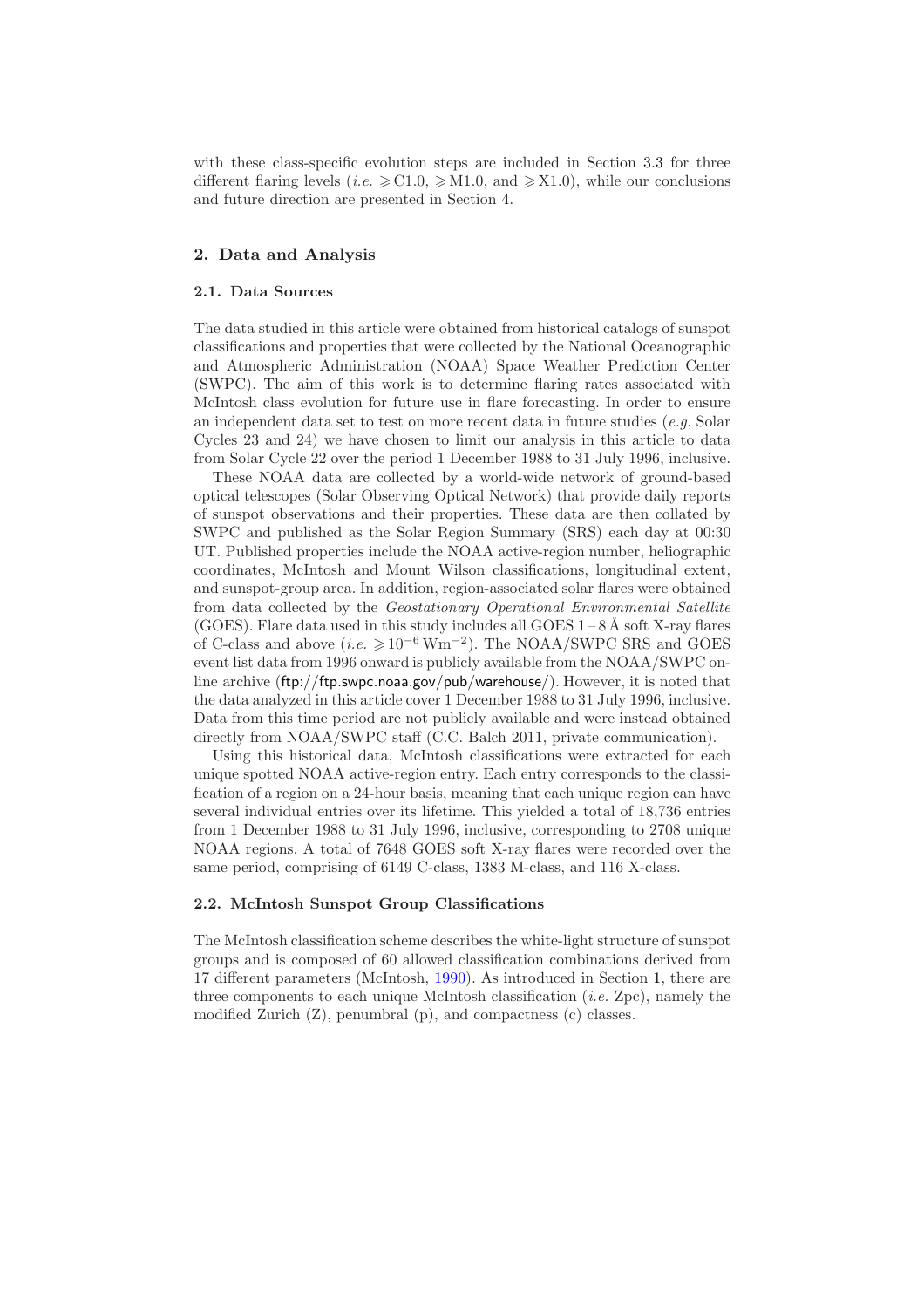| Zurich<br>class | Unipolar<br>group | Bipolar<br>group | Penumbra<br>present |              | Largest spot separation in group<br>[Heliographic degrees] |
|-----------------|-------------------|------------------|---------------------|--------------|------------------------------------------------------------|
|                 |                   |                  |                     | Minimum      | Maximum                                                    |
| А               |                   | $\times$         | $\times$            | $\cdots$     | $3^{\circ}$                                                |
| В               | $\times$          |                  | $\times$            | $3^{\circ}$  | $\cdots$                                                   |
| Н               |                   | $\times$         |                     | .            | $3^{\circ}$                                                |
| С               | $\times$          |                  | $\mathcal{N}^1$     | $3^{\circ}$  | $\cdots$                                                   |
| D               | $\times$          |                  |                     | $3^{\circ}$  | $10^{\circ}$                                               |
| E               | $\times$          |                  |                     | $10^{\circ}$ | $15^{\circ}$                                               |
| F               | $\times$          |                  |                     | $15^{\circ}$ | $\cdots$                                                   |

<span id="page-5-0"></span>Table 1. Parameters and characteristics describing the modified Zurich classes of the McIntosh classification scheme

<sup>1</sup>Penumbra only present on either leading or trailing sunspot

Table 2. Parameters and characteristics describing the penumbral classes of the McIntosh classification scheme

<span id="page-5-1"></span>

| Penumbral<br>class | Penumbra<br>present | North-south diameter<br>[Heliographic degrees] | Symmetric<br>penumbra |
|--------------------|---------------------|------------------------------------------------|-----------------------|
| Х                  | $\times$            | .                                              | .                     |
| R.                 |                     | $\ldots$ <sup>1</sup>                          | .                     |
| S                  |                     | $\leqslant$ 2.5 $^{\circ}$                     |                       |
| A                  |                     | $\leqslant$ 2.5 $^{\circ}$                     | $\times$              |
| H                  |                     | $>2.5^{\circ}$                                 |                       |
| K                  |                     | $>2.5^{\circ}$                                 | $\times$              |

<sup>1</sup>Penumbra extends  $\langle 3''$  from umbra

<span id="page-5-2"></span>Table 3. Parameters and characteristics describing the compactness classes of the McIntosh classification scheme

| Compactness<br>class | Unipolar<br>group | Bipolar<br>group | Interior spot<br>distribution |
|----------------------|-------------------|------------------|-------------------------------|
| Х                    |                   | ×                | $\ldots$ <sup>1</sup>         |
|                      | $\times$          |                  | Open $^2$                     |
|                      | $\times$          |                  | Intermediate                  |
|                      | ×                 |                  | Compact                       |
|                      |                   |                  |                               |

<sup>1</sup>Unipolar groups are treated as having no interior <sup>2</sup>Few or no internal spots present

The Zurich classes describe the large-scale structure of sunspot groups in terms of the parameters given in Table [1.](#page-5-0) An important property of the Zurich classification is that it provides information on the longitudinal extent of the sunspot group. This essentially acts as a proxy for the total amount of magnetic flux, both in terms of its emergence and its disappearance through submergence. For example, a group evolving from Zurich A- to B-class indicates growth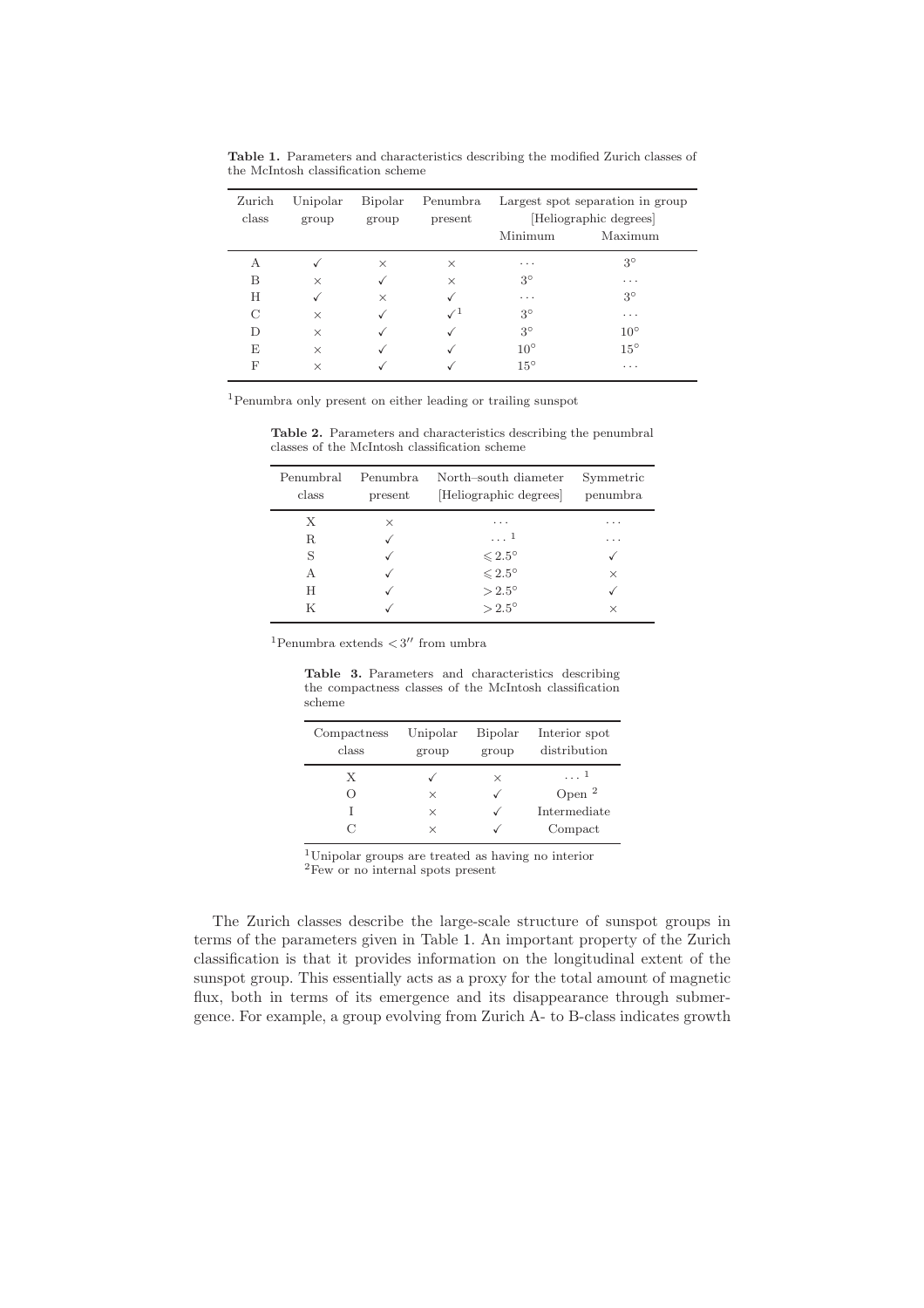from unipolar to bipolar (i.e. flux emergence). Evolution from A- to H-class indicates development of a penumbra in the primary spot with no limit on the longitudinal extent of the group. Additionally, evolution from B-class to the D- /E-/F-classes corresponds to the development of penumbrae on both leading and trailing sunspots with a probable increase in longitudinal extent.<sup>[1](#page-6-0)</sup> The evolution of magnetic flux is an important indicator of potential flaring activity, captured in this work by the evolution in Zurich class.

In terms of smaller-scale structure, the McIntosh penumbral classes provide information on the size and symmetry of the penumbra of the largest sunspot in the group (Table [2\)](#page-5-1). The overall symmetry of sunspot penumbrae can be interpreted as an indicator of the magnetic field topology, such as the degree of twisting and shearing present in the sunspot group. Although the modified Zurich classes indicate the overall extent of sunspot groups, the filling of the space between the leading and trailing spots is described by the McIntosh compactness class (Table [3\)](#page-5-2). Therefore, this classification component can also be an indicator of total magnetic flux, similar to the modified Zurich class.

It is worth briefly considering the evolutionary paths that sunspot groups take through the McIntosh class components. The lower-ordered Zurich classes of A, B, H, and C differ in multiple characteristics  $(i.e.$  uni-/bi- polarity, presence of penumbrae on one or both ends, longitudinal extent of group), while the higherordered Zurich classes D, E, and F only differ in longitudinal extent. This results in sunspot groups being capable of evolving by non-incremental steps in Zurich class (i.e. one or two classes may be skipped during the early growth phase of a group). McIntosh penumbral class is also capable of non-incremental evolution, as steps of  $+1$  can indicate changes from symmetric to asymmetric penumbrae only (e.g. S to A, or H to K) while evolution steps of  $+2$  can indicate growth in penumbral size only (e.g. S to H, or A to K). In contrast, the interior spot distribution of sunspot groups will more frequently evolve by incremental steps in McIntosh compactness class, with increasing from no internal spots  $(i.e. X)$ or O, depending on uni-/bi polarity of group) to some spots  $(i.e. 1)$  to nearly continuous spots between the primary leading and trailing spots  $(i.e. C)$ .

The combination of the three McIntosh class components has been shown to capture differences in the rates of flare production from sunspot groups (see, e.g., Bornmann and Shaw, [1994](#page-30-9)), and should therefore be an appropriate system to use in our evolution-dependent analysis. We include only the Zurich-class results in the main text of this article because of the large quantity of plots. Figures arising from the equivalent analysis of the penumbral and compactness classes are available in Appendices [B](#page-21-0) and [C,](#page-26-0) respectively.

## <span id="page-6-1"></span>2.3. Modified Zurich Class Occurrences

The frequency distribution of all modified Zurich classes that were observed from 1 December 1988 to 31 July 1996, inclusive, is provided in Figure [1.](#page-7-0) The full-disk distribution in Figure [1a](#page-7-0) shows a high frequency of classes  $A-D$ , with the most

<span id="page-6-0"></span><sup>1</sup>Note, there is no upper limit to the longitudinal extent of a B-class sunspot group indicated in Table [1,](#page-5-0) but these groups are typically of smaller extent.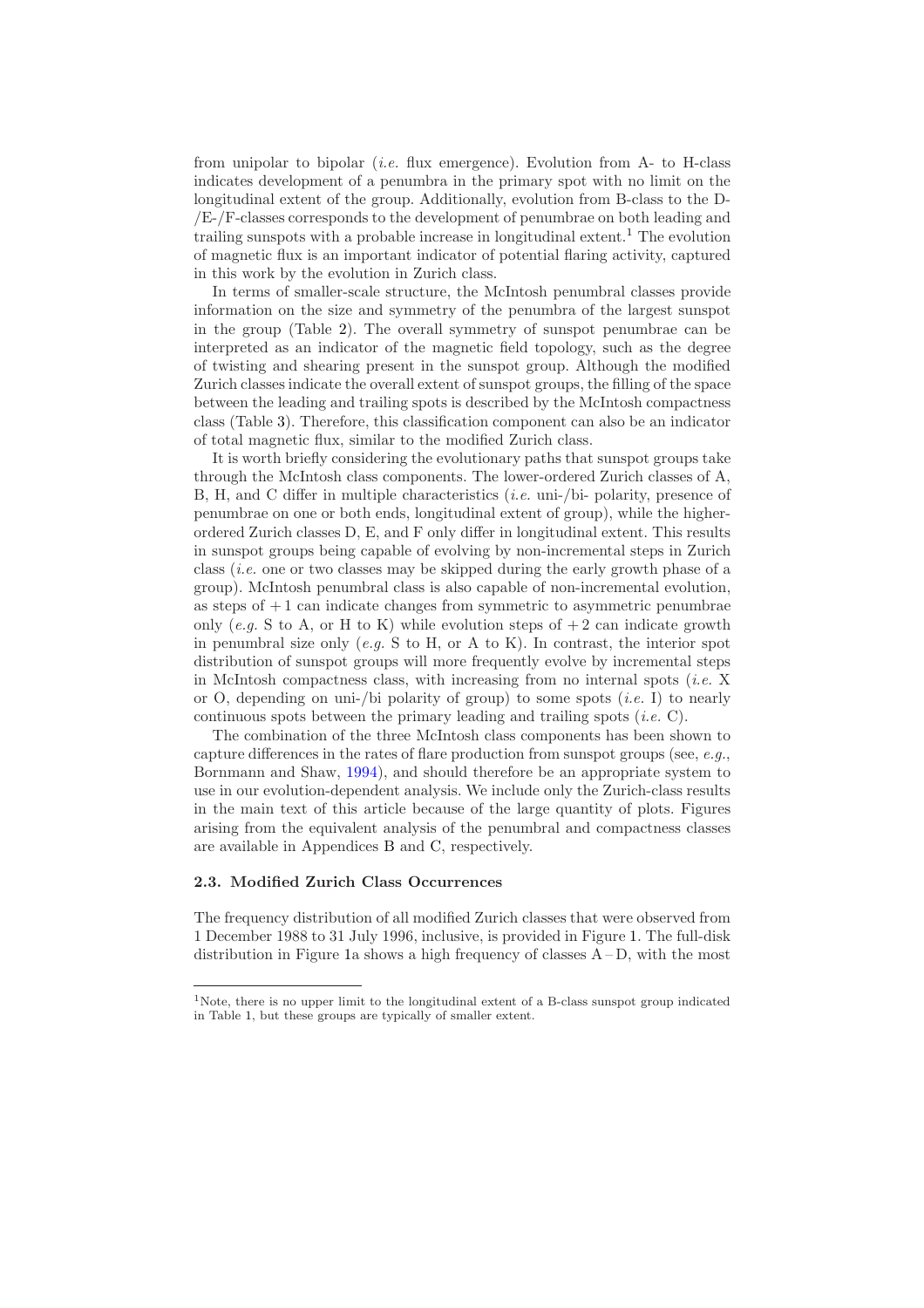

<span id="page-7-0"></span>Figure 1. Frequency histograms of each modified Zurich class in the McIntosh classification scheme (left column) and occurrence percentage histograms of their overall evolution steps on 24-h timescales (right column). Each row presents data from different spatial locations<br>on the Sun: full disk (panels a-b); within  $\pm 75^\circ$  Heliographic longitude (panels c-d); east limb (panels e-f); west limb (panels  $g-h$ ). Positive evolution steps correspond to stepping downwards through the Zurich classes in Table [1.](#page-5-0)

frequently observed being C-class (i.e. bipolar sunspot groups with penumbra on only one of either the leading or trailing spots). Zurich E- and F-classes are much less frequently observed, comprising only 12 % of all observations. These represent the largest, most complex sunspot groups that are most often associated with the production of large-magnitude flares. The relative occurrence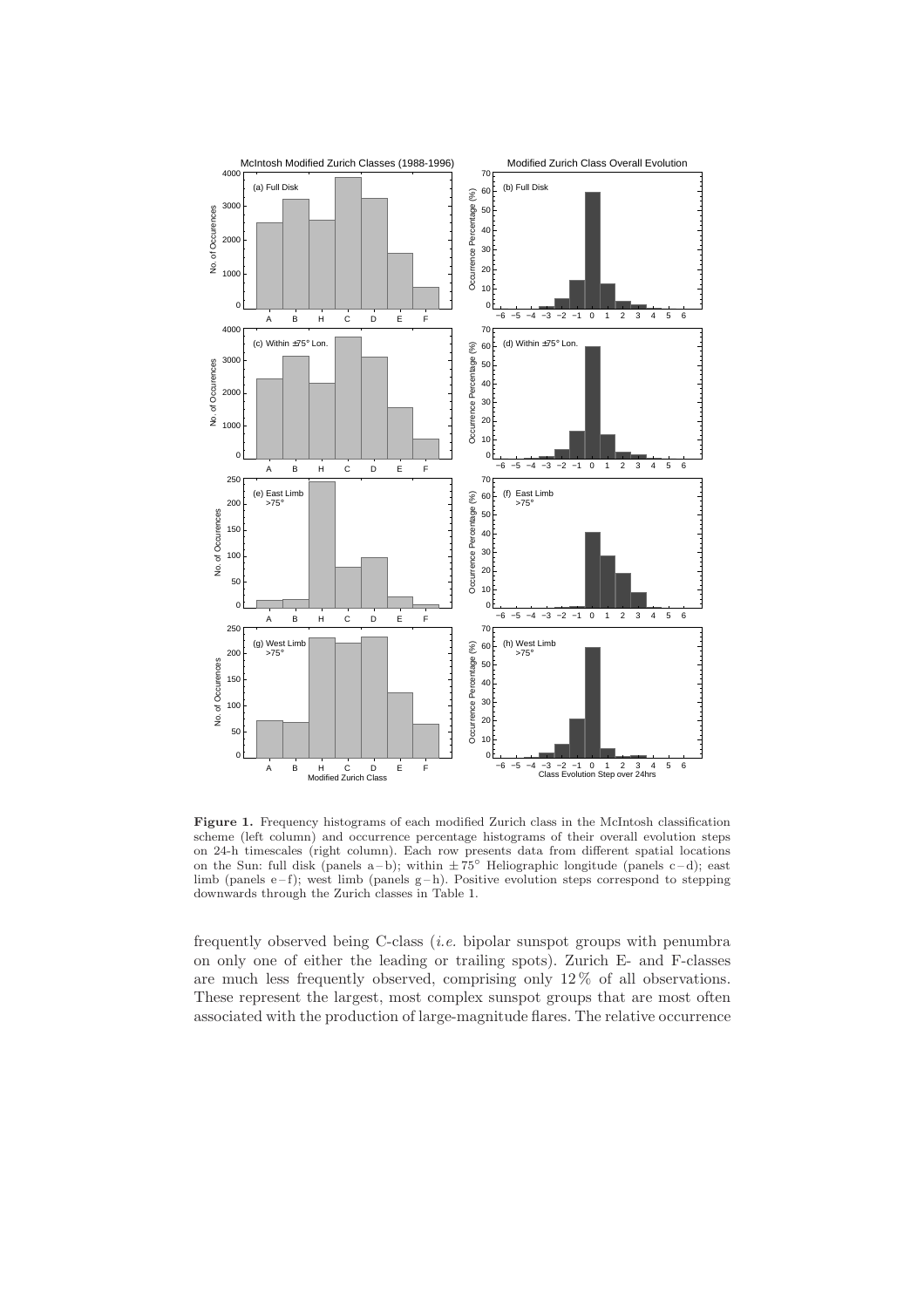frequency of Zurich classes agrees well with previous statistical analysis of other periods, such as the McIntosh [\(1990](#page-30-8)) study of 1969 – 1976 in Solar Cycle 20.

To consider the effect that viewing angle (and hence foreshortening) may have on the classification of sunspot groups, we split the distribution of Figure [1a](#page-7-0) into three spatial regimes: within  $\pm 75^{\circ}$  Heliographic longitude (Figure [1c](#page-7-0)); east limb (Figure [1e](#page-7-0)); west limb (Figure [1g](#page-7-0)). The 75◦ Heliographic longitude cut-off point for limb regions was chosen based on the 24-hour issuing time scale of the NOAA/SWPC sunspot group classifications. Coupled with a typical solar rotation rate of  $\approx 14^{\circ}$  per day (for 30 $^{\circ}$  latitude; Snodgrass and Ulrich, [1990](#page-30-23)), the choice of 75◦ ensures one classification in the east or west limb regions for sunspot groups rotating over either limb. This allows for the potential mis-classification of a sunspot group on its first or last day to be excluded from the central disk portion (*i.e.* within  $\pm 75^{\circ}$ ) and examined separately.

The distribution of Zurich classes within  $\pm 75^{\circ}$  of central meridian is essentially similar to that of the full disk, while those at the east and west limbs show a clear divergence. The east limb has a distinctive deficit of A- and B-classes and dominance of H-class *(i.e.* unipolar with penumbra), indicating an overclassification of H-class groups. This is most likely due to limb foreshortening that limits the accuracy of measuring the longitudinal extent and uni-/bi- polarity of sunspot groups as they rotate into or out of view. For example, when large Zurich D-, E-, or F-class groups rotate over the east limb, their mature leading spots can be misinterpreted as unipolar H-class groups. The west-limb region also differs from the within  $\pm 75^{\circ}$  case, but with reduced magnitude to that of the east limb. As a result of this apparent mis-classification, we divide the data into within  $\pm 75^{\circ}$  Heliographic longitude, east limb, and west limb for all subsequent analysis. Equivalent versions of Figure [1](#page-7-0) are presented for the penumbral and compactness classes in Appendices [B](#page-21-0) and [C,](#page-26-0) respectively.

## <span id="page-8-0"></span>3. Results and Discussion

In this section, we present an in-depth analysis of sunspot-group evolution in terms of the McIntosh modified Zurich classes. Firstly, the evolution of all Zurich classes are analyzed in Section [3.1](#page-8-1) irrespective of their starting/ending class, while in Section [3.2](#page-9-0) these are broken down into specific evolutionary steps through the Zurich classes. Finally, Section [3.3](#page-12-0) presents flaring rates that result from these evolutionary steps along with their uncertainties. We remind the reader that equivalent figures resulting from applying this analysis to the penumbral and compactness classes are given in Appendices [B](#page-21-0) and [C,](#page-26-0) respectively.

#### <span id="page-8-1"></span>3.1. Overall Evolution in Zurich Class

The overall evolution of Zurich classes was examined in terms of upward or downward steps over 24-hour periods – this timescale was chosen as the NOAA/SWPC SRS data are published once daily. The right-hand column of Figure [1](#page-7-0) presents these 24-hour changes through Zurich class in numeric form, whereby a change  $of +1$  in evolution space indicates an increase in Zurich complexity by one step downwards through Table [1](#page-5-0) (e.g. B- to C-class, C- to D-class).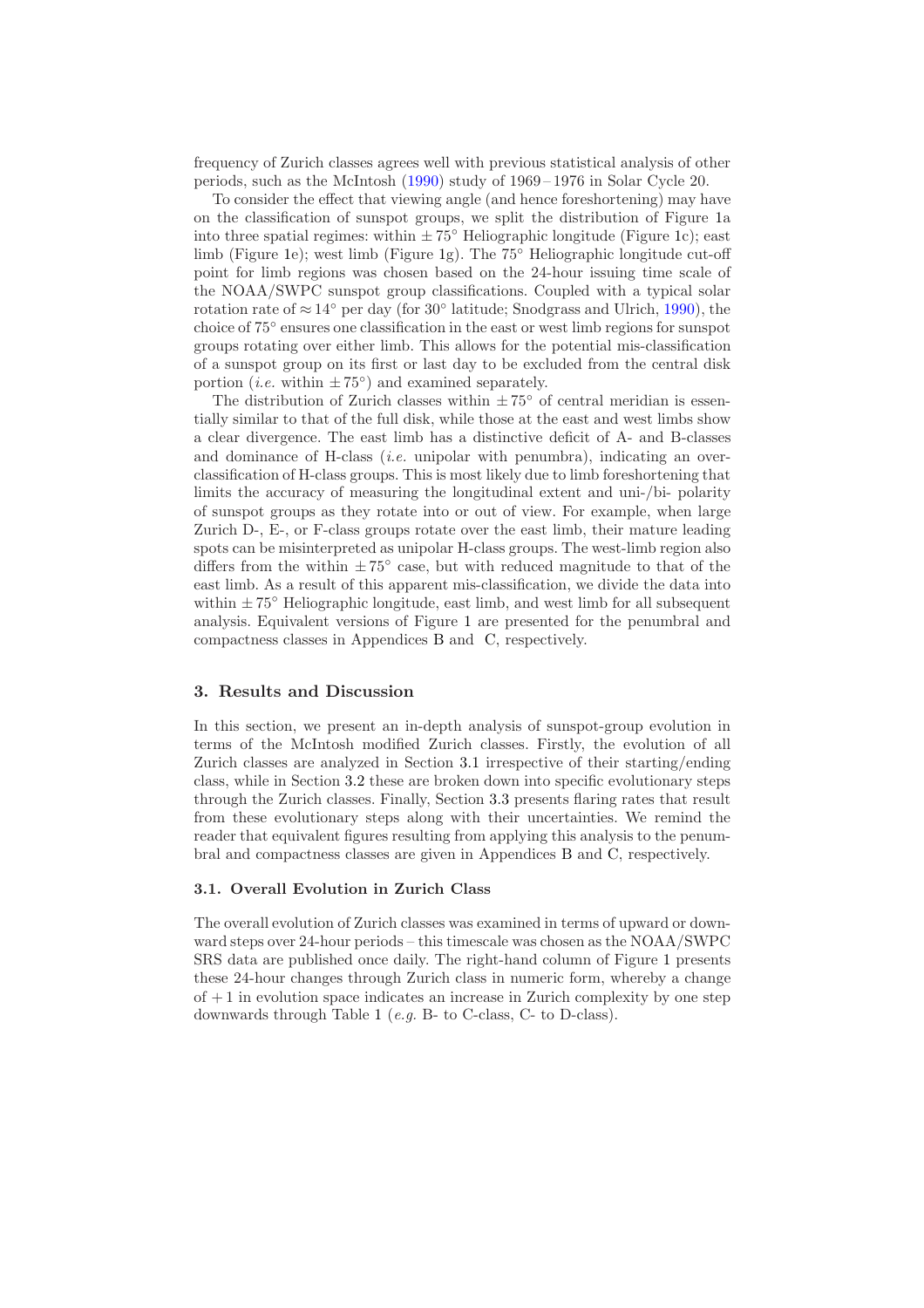Individual panels in the right-hand column of Figure [1](#page-7-0) again cover different spatial locations on the Sun. Focusing on the full-disk data in Figure [1b](#page-7-0), the distribution is dominated by zero evolution in Zurich class while also displaying a slight asymmetry with positive skew. This skew (referring to a higher percentage of downward evolution steps) can be explained by sunspot groups having a longer decay phase than flux-emergence phase during their lifetime. Excluding limb regions, the evolution of sunspot groups within  $\pm 75^{\circ}$  Heliographic longitude is shown in Figure [1d](#page-7-0). This is qualitatively similar to Figure [1b](#page-7-0), unsurprisingly as it dominates the spatial extent of the full disk.

Sunspot groups close to the east and west limbs (*i.e.*  $\geq 75^{\circ}$  longitude) were examined separately and their results given in Figures [1f](#page-7-0) and [1h](#page-7-0), respectively. Both distributions show stronger asymmetry of evolution steps compared to sunspot groups within  $\pm 75^{\circ}$  Heliographic longitude, but they also display oppositely biased behaviour to one another. There is a strong bias for upward evolution in Zurich class at the east limb, whereas downward evolution dominates at the west limb. This reinforces the argument that the majority of sunspot groups near the limbs are significantly affected by foreshortening, whereby a limited extent of a group is visible at the start (east limb) or end (west limb) of its disk transit. This produces evolution-frequency distributions at the limbs that do not represent the true evolution of sunspot groups, strengthening the justification for removing limb regions for our calculation of flaring rates in Section [3.3.](#page-12-0)

The overall evolution distributions for McIntosh penumbral and compactness classes show qualitatively similar results to that of the Zurich-class analysis (see Appendices [B](#page-21-0) and [C,](#page-26-0) respectively). It can be seen that the least complex classes in both penumbral (e.g. X, S, and A) and compactness (e.g. X and O) are most frequently observed. Additionally, the mis-classification of groups at the limbs is again evidenced by oppositely biased, asymmetric distributions of evolution steps at the east and west limbs.

#### <span id="page-9-0"></span>3.2. Zurich Class-Specific Evolution

The evolution of McIntosh classifications was examined in detail to determine where each sunspot group evolves from and to in terms of Zurich, penumbral, and compactness classes, with the eventual intention of calculating a corresponding flaring rate for each specific class-evolution step. Evolution in only one McIntosh classification component was considered for this analysis to attempt to keep the flaring rates of Section [3.3](#page-12-0) statistically significant.

Frequency distributions of evolution occurrence through Zurich class are given in Figure [2,](#page-10-0) with the three columns presenting separate locations on the Sun: within  $\pm 75^{\circ}$  Heliographic longitude (left column); east limb (centre column); west limb (right column). Each is divided into seven panels, corresponding to all possible Zurich classes (see Table [1\)](#page-5-0) observed before a sunspot group evolves over 24 hours. In each panel, histogram bars represent the evolution of individually tracked sunspot groups in terms of their starting and final Zurich classes over 24 hours. These are given as a percentage of the total number of occurrences for that starting Zurich class in order to visualize evolution from Zurich classes that have low occurrence, with the explicit values for the within  $\pm 75^{\circ}$  case (left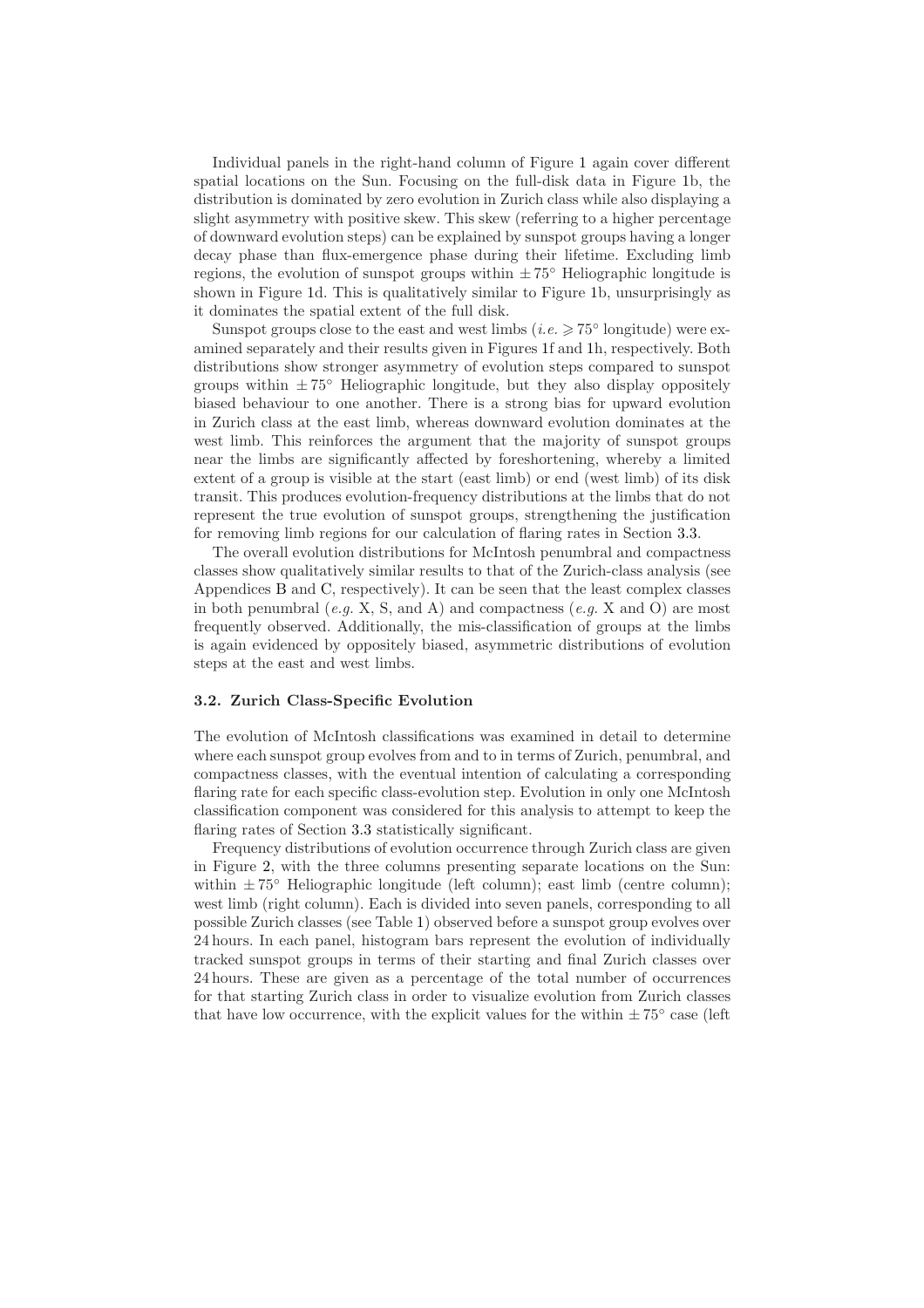

<span id="page-10-0"></span>Figure 2. Zurich class 24-hour evolution histograms. Each column concerns different locations on the Sun: within  $\pm 75^{\circ}$  longitude (left); east limb (centre); west limb (right). Each row presents evolution from a different starting class, while bars give the percentage of that starting class coloured by evolution: no change (black); upward evolution (red); downward evolution (blue).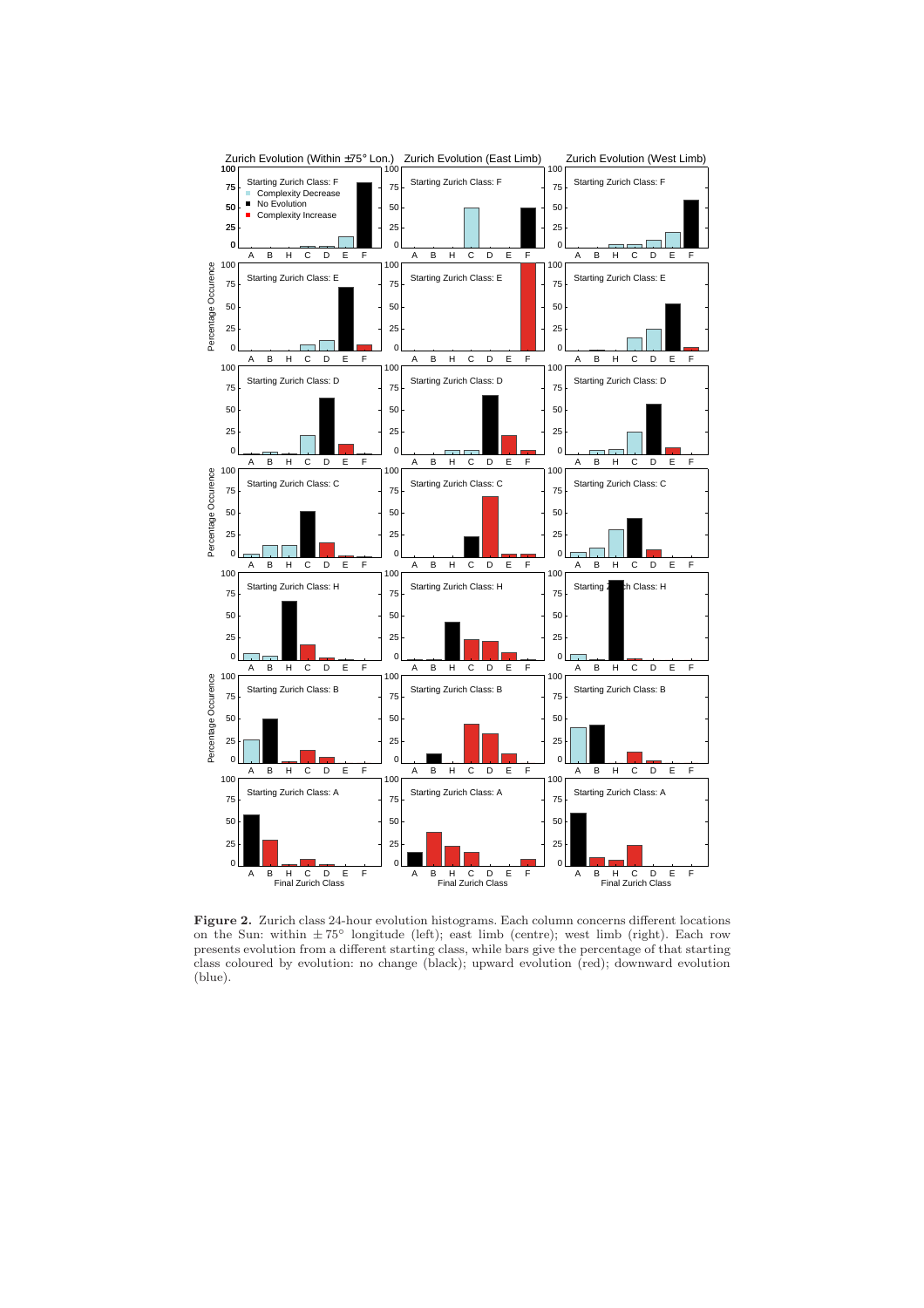column) provided in Appendix [A.](#page-17-0) Furthermore, the histogram bars are coloured to represent their form of evolution in that panel: increase in complexity (red); no change in complexity (black); decrease in complexity (blue). Taking the leftbottom panel of Figure [2](#page-10-0) as an example, "Starting Zurich class: A" shows that  $\approx 60\%$  of Zurich A-class sunspot groups do not evolve on a 24-hour timescale, while the second-most frequent evolution is for A-class to evolve upwards in complexity to B-class (i.e. becoming bipolar, but maintaining no penumbra).

If we first consider the evolution of sunspot groups that are not located near the east and west limbs (Figure [2](#page-10-0) left column, within  $\pm 75^{\circ}$  Heliographic longitude), in all starting-class panels the majority of sunspot groups remain as the same Zurich class rather than evolving upward or downward in complexity (corresponding to the "0" evolution step in the overall evolution analysis of Figure [1](#page-7-0) in Section [3.1\)](#page-8-1). For the "Starting Class: C" panel, it is notable that if a sunspot group does change Zurich class it is almost equally likely to evolve upward (to D-class) as it is to evolve downward (to H-class), with all transitions available for evolution. This indicates that semi-mature sunspot groups (*i.e.* of intermediate size with penumbra present on only one end) are equally likely to emerge flux and form additional penumbrae as they are to decay.

Interestingly, for "Starting Class: H" there are two dominant evolutionary steps, namely no evolution or for a H-class to evolve into C-class. This transition is again constrained by the definition of H-class  $(i.e.$  unipolar with penumbra) and C-class (i.e. bipolar with penumbra on one end only). Hence, this evolution corresponds to the emergence of opposite-polarity spots without penumbra into the sunspot group. It is worth noting that H-class groups were originally thought to represent the final stages of a sunspot group life-cycle, when flux has nearly fully decayed. However, this analysis shows that these sunspot groups frequently emerge magnetic flux than to undergo decay.

It is also notable that the largest classes  $(i.e. \, E \text{ and } F)$  are seldom observed to evolve significantly in terms of Zurich class (*i.e.* typically  $\pm 1$  evolution step). This indicates that when sunspot groups are large  $(>10^{\circ})$  they do not decay rapidly  $(e, q)$ , becoming unipolar) on a 24-hour timescale. Additionally, there seems to be a preference for evolution by  $\approx$  one step in Zurich class present throughout all of the starting-class evolution panels of Figure [2,](#page-10-0) indicating that rapid evolution of a sunspot group is extremely unlikely over 24 hours.

In contrast, sunspot groups close to the east and west limbs (Figure [2](#page-10-0) centre and right columns, respectively) again display significant and opposite trends in terms of their Zurich-class evolution. Sunspot groups are dominated by evolution upward in Zurich class when close to the east limb, with downward evolution essentially missing for all but those sunspot groups that start as D- and F-class. Similar but opposite behaviour is observed for the evolution of groups close to the west limb, with a significantly higher percentages evolving downward. These systematically aberrant behaviours close to the limbs strengthen the argument for removing limb regions and considering only the evolution of sunspot groups within  $\pm 75^{\circ}$  longitude to determine evolution-dependent flaring rates.

Equivalent analyses of penumbral and compactness class-specific evolution are presented in Appendices [B](#page-21-0) and [C,](#page-26-0) respectively. These distributions of classspecific evolution occurrence show qualitatively similar behaviour to that of the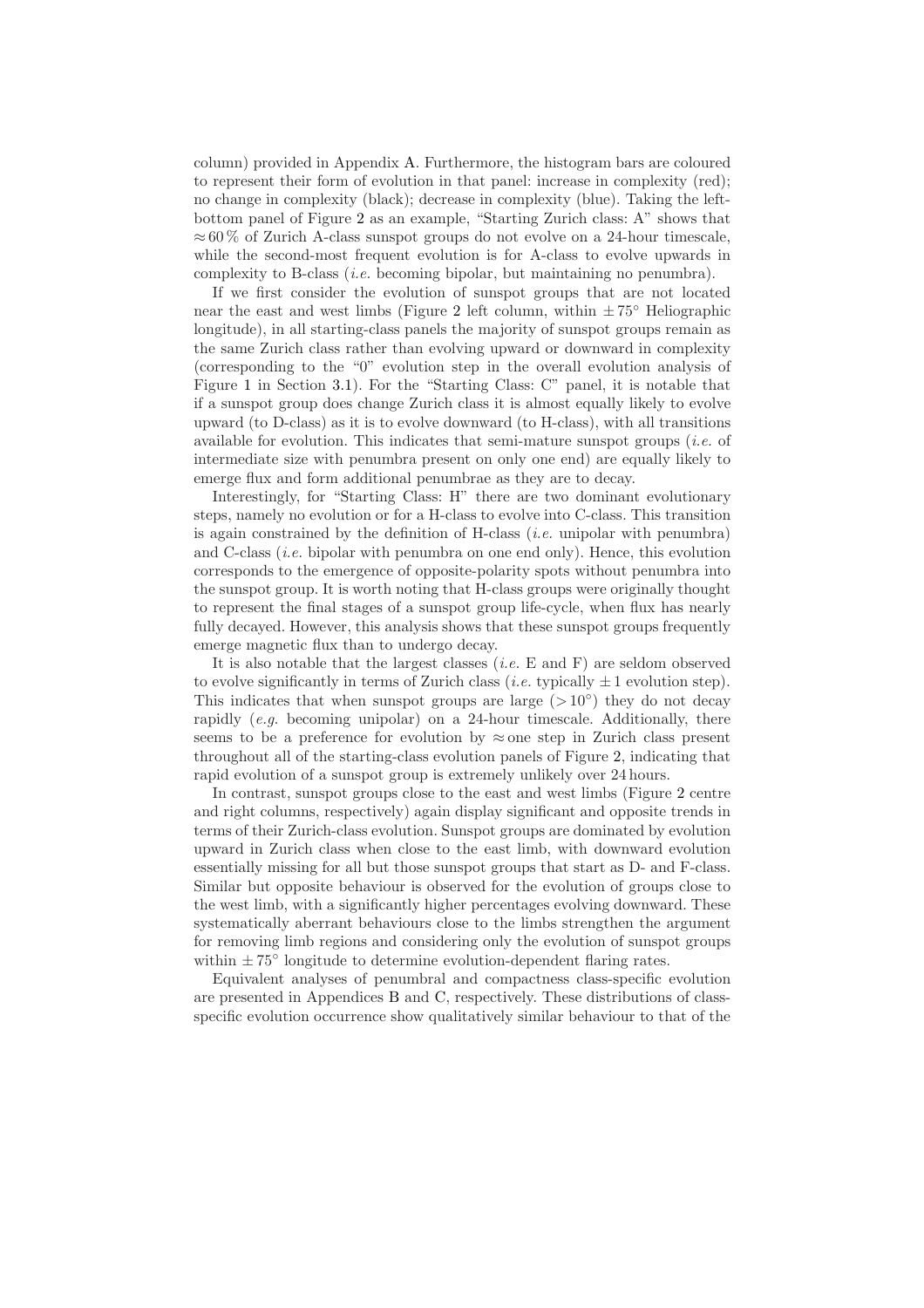Zurich classes within  $\pm 75^{\circ}$  Heliographic longitude (Figure [2,](#page-10-0) left column), with no evolution on a 24-hour timescale again dominating each starting-class panel.

#### <span id="page-12-0"></span>3.3. Zurich Evolution-Dependent Flaring Rates

In the context of this study, flaring rates are calculated as the average number of flares produced in the 24 hours following an evolution in the McIntosh class of a sunspot group. For example, groups starting as Zurich C-class and evolving into D-class have a total of 562 occurrences and produced a total of 370 flares above C1.0 in GOES magnitude. Therefore, the  $\geq$  C1.0 flaring rate for C- to D-class evolution is  $0.66 \pm 0.04$  flares per 24 hours.

Figure [3](#page-13-0) displays the flaring rates for the specific evolutionary steps in Zurich class that were shown previously in the percentage occurrence plots of Figure [2,](#page-10-0) with values provided in Appendix [A.](#page-17-0) These plots depict flaring rates calculated only from those sunspot groups within  $\pm 75^{\circ}$  longitude (*i.e.* excluding the limb regions), with the three columns now presenting rates at different flaring levels:  $\geq C1.0$  (left column);  $\geqslant M1.0$  (centre column);  $\geqslant X1.0$  (right column). In contrast to their occurrence-frequency counterparts, these distributions do not show the highest rates of flaring for sunspot groups that do not evolve. Taking "Starting Zurich Class: D" as an example, there is an increasingly higher rate of  $\geqslant C1.0$ flaring for evolution upward to more complex Zurich classes. This behaviour exists for basically all starting classes in the left column of Figure [3](#page-13-0) – the greater the degree of upward evolution in Zurich class, the higher the rate of flaring – with the opposite behaviour  $(i.e.$  sequentially lower rates) for greater degrees of downward evolution. It is worth noting that this behaviour is still present (albeit somewhat less pronounced) for the higher flare-magnitude cases of  $\geqslant M1.0$  and  $\geq$  X1.0 in the centre and right columns of Figure [3,](#page-13-0) respectively.

It is notable that the flaring rates for each no-evolution case (black bars) increases with increasingly complex Zurich class –  $e.g.$  sunspot groups starting as D-class that do not evolve produce less flares than groups starting as E-class with no evolution (Figure [3,](#page-13-0) second and third panels from top). This indicates that even when there is no significant level of flux emergence or decay in a sunspot group, the magnitude of the flaring rate scales with the Zurich complexity.

In addition, sunspot groups starting as Zurich H-class produce a significant increase in flaring rate with increasing upward evolution compared to all of the other starting classes. The evolution step that produces the greatest  $\geq C1.0$ flaring rate is for groups starting as H-class and evolving to F-class, even though this is one of the least-frequently observed evolution steps to occur across all of the observed evolutionary steps (Figure [2\)](#page-10-0). The upward evolution from H-class to D-, E-, and F-class are a physical manifestation of rapid flux emergence in these sunspot groups (as the possibility of limb foreshortening has been removed from this sample). For example, the evolution from H-class  $(i.e.$  unipolar with penumbra) into F-class (i.e. bipolar and large extent, with penumbrae on both leading and trailing spots) indicates that a large amount of magnetic flux has emerged within the sunspot group over 24 hours, and this leads to a high rate of flare production. The majority of these are GOES C1.0 – C9.9 flares, as evidenced by the low  $\geqslant M1.0$  and  $\geqslant X1.0$  flaring rates. However, if a sunspot group starts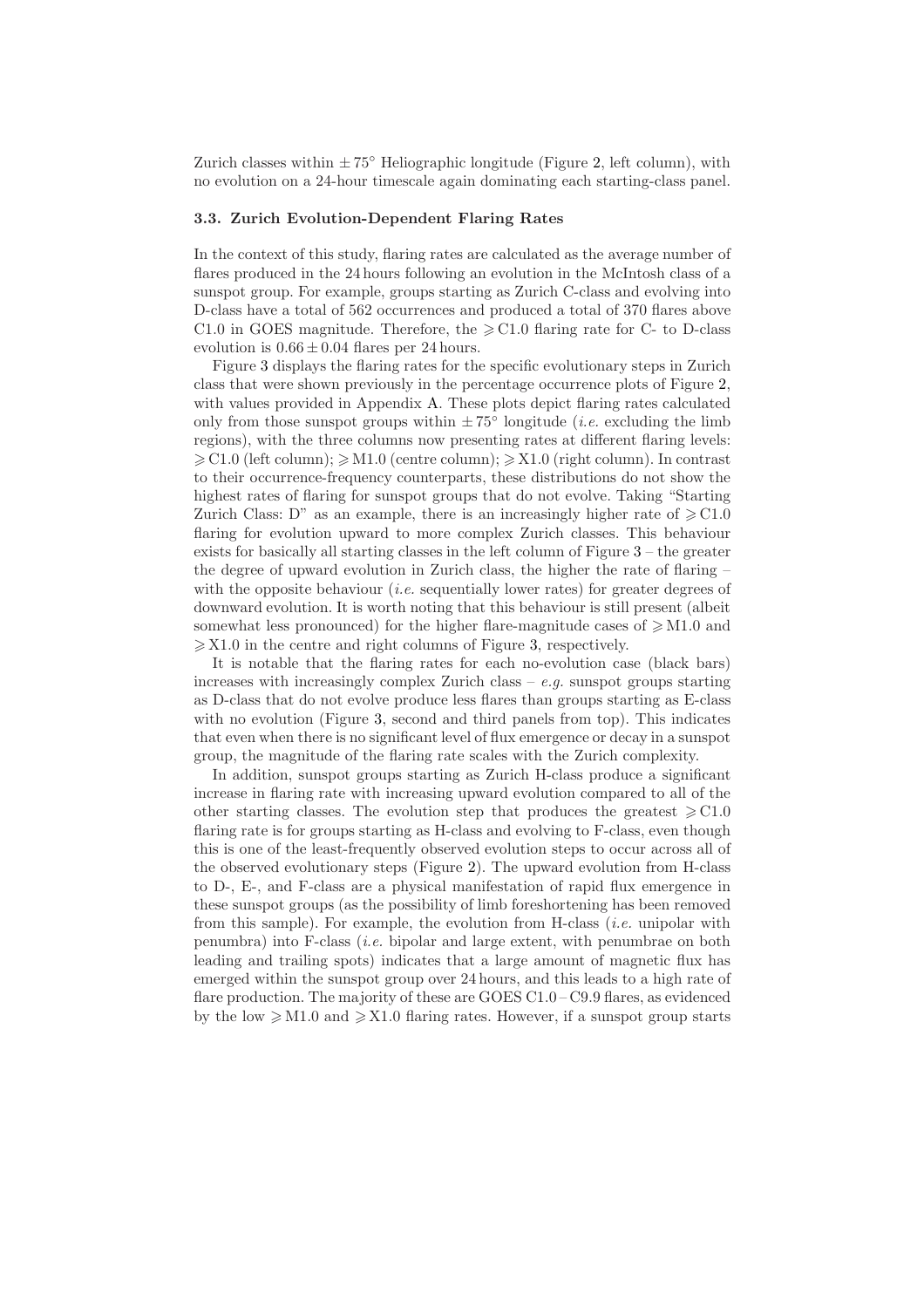

<span id="page-13-0"></span>Figure 3. Zurich evolution-dependent 24-hour flaring rates from groups within  $\pm 75^{\circ}$  longitude. Each column concerns different flaring levels:  $\geq C1.0$  (left);  $\geq M1.0$  (centre);  $\geq X1.0$ (right). As in Figure [2,](#page-10-0) each row shows evolution from a different starting class and histogram bars are coloured by evolution: no change (black); upward evolution (red); downward evolution (blue).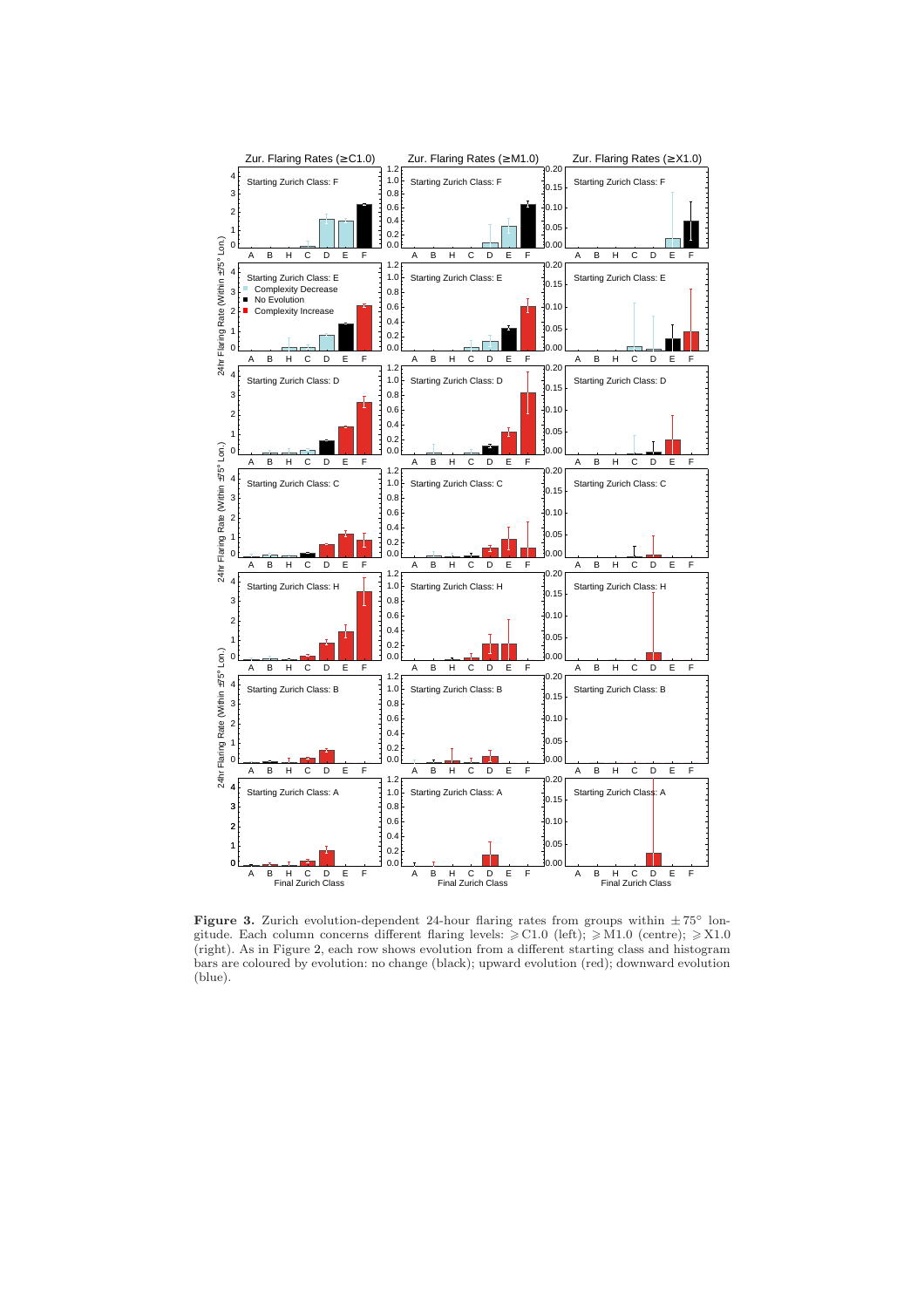as D- or E-class *(i.e.* bipolar and moderate/large extent) and evolves to F-class (i.e. bipolar and largest extent), it is seen to produce greater flaring rates of large-magnitude flares (*i.e.* M- and X-class) relative to an evolution from H- to F-class. This indicates there may be an upper limit to the magnitude of flares produced by the evolution of a sunspot group that is dependent on the starting Zurich class. In other words, smaller and less-complex sunspot groups (at least in terms of Zurich class) are not observed to produce significant numbers of large-magnitude flares, independent of their evolution, while large and complex sunspot groups produce the majority of M- and X-class flares.

To quantify the significance of these flaring rates we also calculated their associated uncertainties. It has been shown that the distribution of flares can be approximated quite accurately by that of a Poisson distribution (Gallagher, Moon, and Wang, [2002](#page-30-15)). This has proven to be a successful approximation in both a purely statistical examination (Wheatland, [2001\)](#page-30-24) and in implementing flare-forecasting methods (Bloomfield *et al.*, [2012\)](#page-30-16). For each 24-hour flaring rate [ $\lambda$ ] flaring-rate uncertainties were calculated using the Poisson error [ $\Delta \lambda$  =  $N^{-0.5}$ ] where N represents the number of sunspot groups that underwent that evolution step. These appear as error bars in Figure [3](#page-13-0) and " $\pm$ " quantities on the rates given in Appendix [A.](#page-17-0) The maximum uncertainty associated with any flaring rate is therefore  $\pm 1$  flare per 24 hours, corresponding to an evolution observed only once in the entire data set. Statistically significant rates therefore refer to those that exceed the magnitude of their Poisson error (i.e. clearly separable from zero). It is worth mentioning that error bars are included in the panels of Figure [3](#page-13-0) only when a non-zero rate was observed for that flaring level.

Initially focusing on the left column of Figure [3](#page-13-0) (*i.e.*  $\geq$  C1.0), the majority of flaring rates are deemed to be statistically significant and this is a consequence of high flare and evolution occurrence numbers. This means that these flaring rates indicate, with strong statistical certainty, the true rate associated with such evolution in Zurich class. For large-magnitude flares (*i.e.*  $\geq$  M1.0 and  $\geq$  X1.0), the relative number of statistically significant rates becomes smaller. As the number of evolution occurrences (and hence Poisson rate uncertainties) do not change, this is due to there being markedly smaller numbers of M- and X-class flares. The only statistically significant  $\geqslant$  X1.0 flaring rate was that of the most complex Zurich F-class sunspot groups undergoing no evolution.

Similar analysis of flaring rates arising from Zurich class-specific evolution at the east and west limbs are provided in Appendix [A.](#page-17-0) These limb locations again display behaviour that diverges from that within  $\pm 75^{\circ}$  Heliographic longitude, in particular the overly high  $\geq C1.0$  and  $\geq M1.0$  flaring rates for sunspot groups starting as Zurich A-, B-, and C-class close to the east limb (Figure [4\)](#page-19-0) and those starting as A-class close to the west limb (Figure [5\)](#page-20-0). These aberrant flaring rates close to the limb verify the mis-classification of Zurich classes identified previously in Sections [2.3](#page-6-1) and [3.1.](#page-8-1) As a result, only flaring rates calculated from within  $\pm 75^{\circ}$  Heliographic longitude are presented for the penumbral classspecific evolution in Appendix [B](#page-21-0) and the compactness class-specific evolution in Appendix [C.](#page-26-0) Once again, both the penumbral and compactness flaring rates show qualitatively similar behaviour to that of the Zurich case, with increasingly higher flaring rates for greater upward evolution and opposite behaviour *(i.e.*) sequentially lower rates) for greater downward evolution.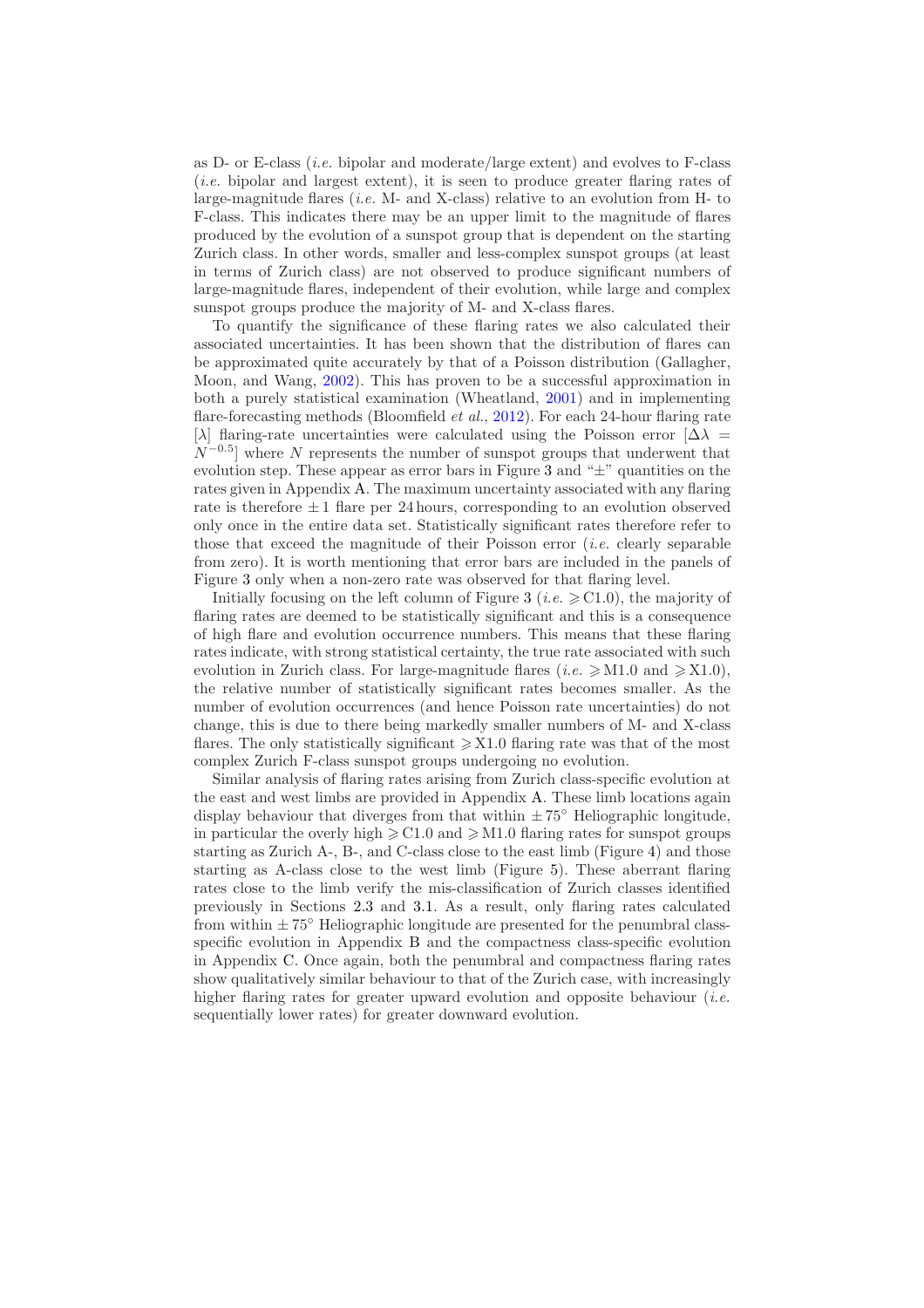## <span id="page-15-0"></span>4. Conclusions

In this study we have examined the evolution of sunspot groups in terms of their McIntosh classification and their subsequent flaring rates. We have shown that the majority (*i.e.*  $\geq 60\%$ ) of sunspot groups do not evolve on a 24-hour timescale for the McIntosh modified Zurich, penumbral, and compactness classes (i.e. Figure [1](#page-7-0) and its equivalent in Appendices [B](#page-21-0) and [C,](#page-26-0) respectively), with a secondary preference in overall evolution by  $\pm 1$  step in class. When examining limb-only locations (*i.e.* those beyond  $\pm 75^{\circ}$  Heliographic longitude) we found that the overall evolution distributions show significant deviation from that observed on disk (*i.e.* within  $\pm 75^{\circ}$  Heliographic longitude), with an inherent bias for evolution upward at the east limb and evolution downward at the west limb. This is a direct result of sunspot groups being mis-classified at both limbs due to foreshortening effects as sunspot groups rotate around the solar limb either into or out of view. This mis-classification manifests itself predominantly in the assignment of Zurich H-class  $(i.e.$  unipolar with penumbra) whereby there is a tendency for over-classification of H-class at the east and west limbs. Taking this mis-classification into consideration, we therefore excluded both limbs from our main analysis of flaring rates and focus on only those sunspot groups within ± 75◦ Heliographic longitude.

The evolution of specific Zurich, penumbral, and compactness classes was examined and their resulting percentage occurrences analysed (i.e. Figure [2](#page-10-0) and its equivalent in Appendices [B](#page-21-0) and [C,](#page-26-0) respectively). Again, it was found that sunspot groups predominantly do not evolve over 24 hours and preferentially evolve by just  $\pm 1$  step in class. The Zurich occurrence evolution at the east and west limbs displays significant bias in terms of greater frequencies of upward evolution at the east limb and opposite behaviour *(i.e.* downward evolution) at the west limb, reconfirming the mis-classification of Zurich classes at the limbs.

Class-specific evolution was examined further to calculate the subsequent 24-hour flaring rates associated with each evolution step. Increasingly higher flaring rates were observed in practically all starting classes for greater degrees of upward evolution in Zurich, penumbral, and compactness class  $(i.e.$  Figure [3](#page-13-0) and its equivalent in Appendices [B](#page-21-0) and [C,](#page-26-0) respectively), with opposite behaviour (i.e. sequentially lower flaring rates) observed for greater downward evolution. For example, Figure [3](#page-13-0) and Table [5](#page-18-0) show that sunspot groups which start as Zurich D-class and do not evolve yield a  $\geqslant$  C1.0 flaring rate of 0.68 flares per 24 hours, while the rate for those that evolve upwards to E-class is 1.38 flares per 24 hours and those evolving further upward to F-class is 2.67 flares per 24 hours (i.e. roughly double and quadruple, respectively, the rate of the no evolution case). In contrast, the flaring rate of sunspot groups that start as D-class and evolve downward to C-class is 0.21 flares per 24 hours and those evolving further downward to B- or H-class is  $0.08$  or  $0.06$  flares per 24 hours *(i.e.* roughly a third and a tenth, respectively, the rate of the no-evolution case).

The evolution in McIntosh classification, specifically in the Zurich and compactness classes, act as a proxy for the emergence (upward evolution) or decay (downward evolution) of magnetic flux in a sunspot group. Our analysis therefore shows that flux emergence into a region produces a higher number of flares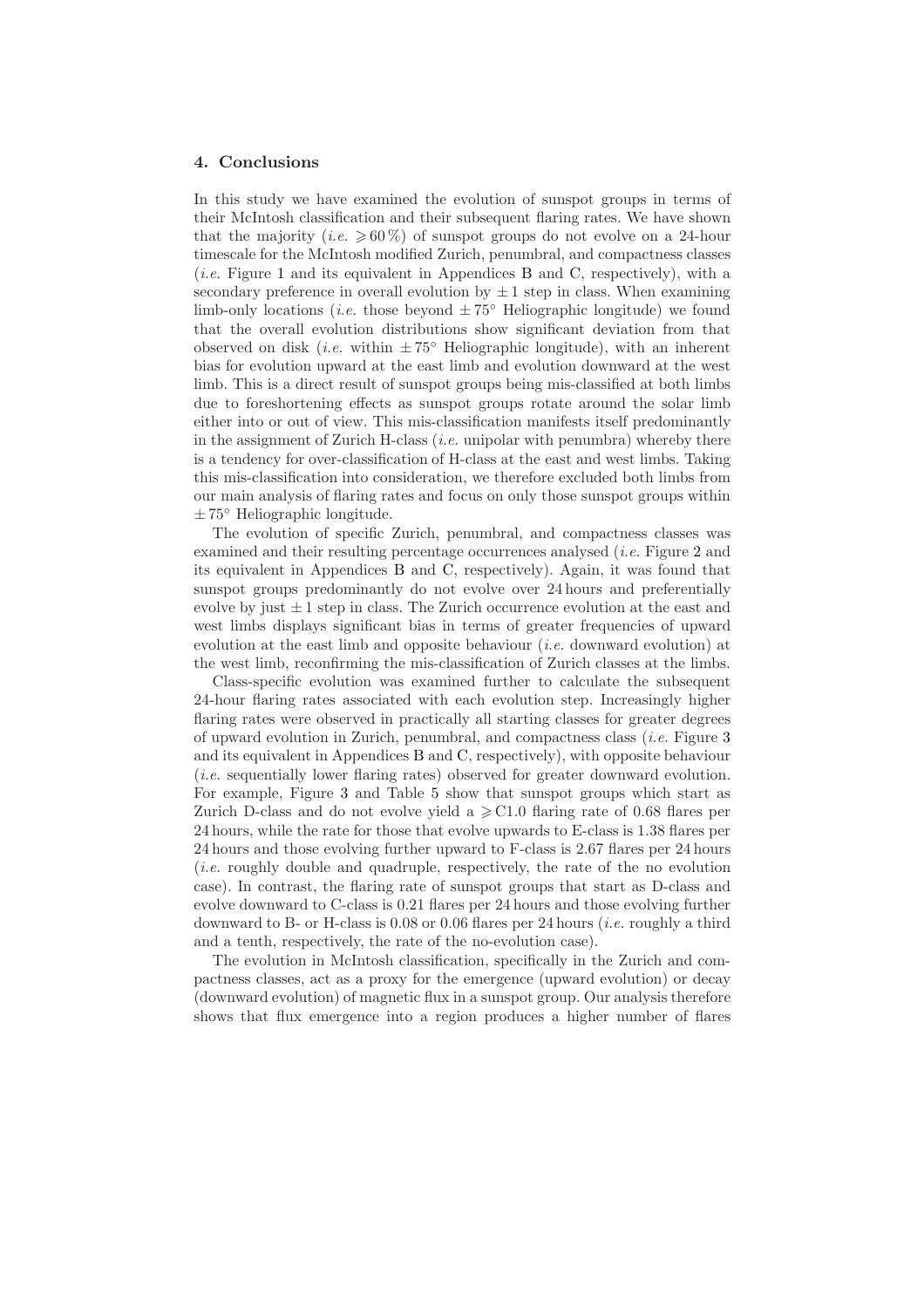compared to the decay of flux. This result complements previous studies relating magnetic-flux emergence to the production of flares. Lee  $et al. (2012)$  $et al. (2012)$  showed that for the largest and most flare-productive McIntosh classifications, sunspot groups that were observed to increase in spot area over 24 hours produced higher flaring rates than similarly classified groups that decreased in spot area. Our results agree very well with this and show that the McIntosh classification components can accurately characterize the growth of sunspot groups. In conjunction with this, Schrijver *et al.* [\(2005](#page-30-19)) showed that flares  $\geq C1.0$  were  $\approx 2.4$  times more frequent in active regions undergoing flux emergence that leads to the production of current systems and non-potential coronae than in near-potential regions. This mirrors our finding that sunspot groups increasing in Zurich, penumbral, or compactness class over 24-hour timescales have systematically higher flaring rates than those showing no change in these classes.

Some of the highest rates of flaring were observed for upward evolution from the larger, more complex Zurich classes –  $e.g.$  bipolar and large sunspot groups that start as Zurich D- and E-classes and evolve to F-class show a  $\geq C1.0$  rate of  $2.66 \pm 0.28$  and  $2.31 \pm 0.09$  flares per 24 hours, respectively. It was also found that increasingly complex Zurich classes produce higher flaring rates even when there is no evolution (*i.e.* no flux emergence or decay) in a sunspot group over 24 hours. This behaviour was observed throughout all starting Zurich classes *(i.e.*) A to F) and flaring magnitudes (*i.e.*  $\geq$  C1.0,  $\geq$  M1.0, and  $\geq$  X1.0), indicating that flaring rates are correlated with the starting level of Zurich complexity as well as evolution through the three McIntosh classification components.

Finally, we calculated the associated uncertainty in our flaring rates using standard Poisson errors, in order to determine which of the rates are statistically significant *(i.e.* clearly separable from zero). It was found that the majority of the evolution-dependent  $\geq C1.0$  flaring rates are statistically significant – a direct consequence of high numbers of both flares and evolution occurrence. As flare magnitude increases the flare occurrence drops significantly, leading to less statistically significant rates (e.g.  $\geq$  X1.0 flaring rates are only significant for Zurich F-class groups that remain F-class, with a rate of  $0.06 \pm 0.04$  flares per 24 hours). However, the same systematic behaviour of higher flaring rates for greater upward evolution (and lower rates for greater downward evolution) still persist for  $\geqslant M1.0$  and  $\geqslant X1.0$ , despite the large uncertainties in these rates.

The evolution-dependent flaring rates presented here show potential for use in flare forecasting. Future work will focus on calculating evolution-dependent flaring probabilities under the assumption of Poisson statistics (Gallagher, Moon, and Wang, [2002\)](#page-30-15). The forecast performance of flaring rates determined here from Cycle 22 will be tested against data from Cycle 23 (i.e. 1 August 1996 to 31 December 2010, inclusive), enabling direct comparison to the benchmark performance of the standard point-in-time (*i.e.* not considering evolution) McIntosh-Poisson flare forecasting method presented in Bloomfield *et al.* [\(2012](#page-30-16)).

Acknowledgments The authors thank Dr Chris Balch (NOAA/SWPC) for providing the data used in this research. AEM was supported by an Irish Research Council Government of Ireland Postgraduate Scholarship, while DSB was supported by the European Space Agency PRODEX Programme as well as the European Union's Horizon 2020 research and innovation programme under grant agreement No. 640216 (FLARECAST project).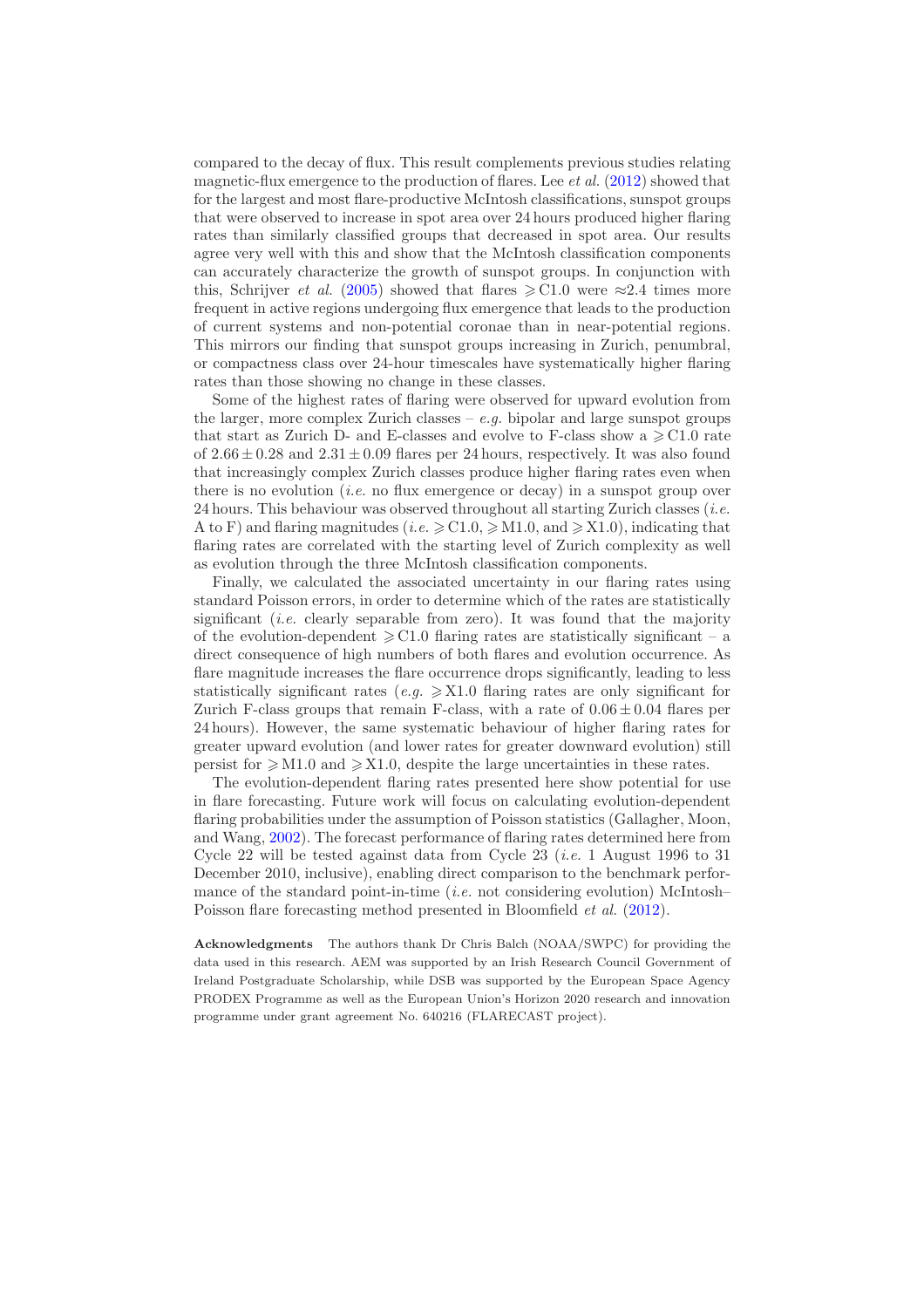# Appendix

# <span id="page-17-0"></span>A. Zurich Class

Here we present accompanying tables and figures for the McIntosh Zurich class analysis. Evolution-dependent occurrence numbers and flaring rates of sunspot groups within  $\pm 75^{\circ}$  longitude are provided in Tables [4](#page-17-1) and [5,](#page-18-0) respectively. These data correspond directly to that presented in Figures [2](#page-10-0) and [3,](#page-13-0) respectively. In addition, evolution-dependent flaring rates for the east and west limb regions  $(i.e.$ > 75◦ Heliographic longitude) are displayed in Figures [4](#page-19-0) and [5,](#page-20-0) respectively, for direct comparison to the "within  $\pm 75^{\circ}$  longitude" case presented in Figure [3.](#page-13-0)

| Starting<br>Ending class occurrence number |          |      |      |      |      |          |                |
|--------------------------------------------|----------|------|------|------|------|----------|----------------|
| class                                      | А        | В    | H    | C    | D    | E        | F              |
| F                                          | $\Omega$ | 1    | 0    | 11   | 13   | 79       | 451            |
| E                                          | 0        | 5    | 5    | 102  | 182  | 1059     | 111            |
| D                                          | 9        | 71   | 18   | 601  | 1839 | 338      | 12             |
| С                                          | 119      | 448  | 473  | 1767 | 562  | 44       | 8              |
| Н                                          | 147      | 94   | 1378 | 362  | 55   | 9        | $\overline{2}$ |
| В                                          | 658      | 1254 | 34   | 367  | 166  | $\Omega$ | $\Omega$       |
| А                                          | 813      | 407  | 30   | 113  | 33   | $\theta$ |                |

<span id="page-17-1"></span>Table 4. Evolution-dependent McIntosh modified Zurich class occurrence numbers of sunspot groups within  $\pm 75^{\circ}$  Heliographic longitude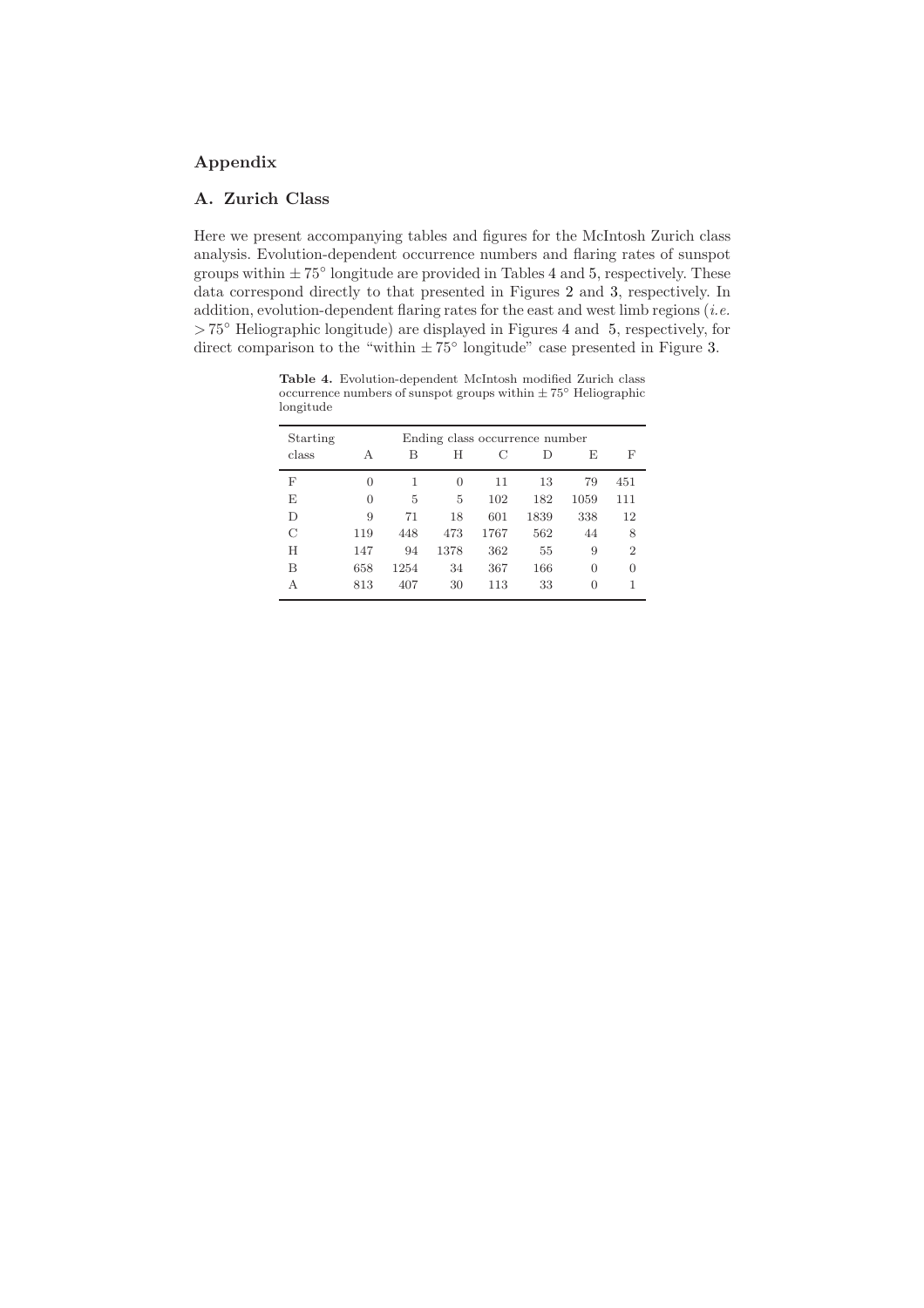| Flaring          | Starting      | Ending class flaring rate [flares per 24 h] |                 |                 |                 |                 |                 |                 |
|------------------|---------------|---------------------------------------------|-----------------|-----------------|-----------------|-----------------|-----------------|-----------------|
| level            | class         | A                                           | B               | H               | $\mathcal{C}$   | D               | Ε               | $\mathbf{F}$    |
| $\geqslant$ C1.0 | $\mathbf F$   | $\ddotsc$                                   | $0.00 \pm 1.00$ | $\ldots$        | $0.09 \pm 0.30$ | $1.62 \pm 0.28$ | $1.52 \pm 0.11$ | $2.43 \pm 0.05$ |
| .                | $\mathbf E$   | $\ldots$                                    | $0.00 \pm 0.45$ | $0.20 \pm 0.45$ | $0.20 \pm 0.10$ | $0.84 \pm 0.07$ | $1.41 \pm 0.03$ | $2.32 \pm 0.09$ |
| .                | D             | $0.00 \pm 0.33$                             | $0.08 \pm 0.12$ | $0.06 \pm 0.24$ | $0.21 \pm 0.04$ | $0.68 \pm 0.02$ | $1.38 \pm 0.05$ | $2.67 \pm 0.29$ |
| .                | $\mathcal{C}$ | $0.03 \pm 0.09$                             | $0.14 \pm 0.05$ | $0.05 \pm 0.05$ | $0.20 \pm 0.02$ | $0.66 \pm 0.04$ | $1.18 \pm 0.15$ | $0.88 \pm 0.35$ |
| .                | H             | $0.01 \pm 0.08$                             | $0.09 \pm 0.10$ | $0.05 \pm 0.03$ | $0.23 \pm 0.05$ | $0.89 \pm 0.13$ | $1.44 \pm 0.33$ | $3.50 \pm 0.71$ |
| .                | $\, {\bf B}$  | $0.03 \pm 0.04$                             | $0.10 \pm 0.03$ | $0.06 \pm 0.17$ | $0.25 \pm 0.05$ | $0.65 \pm 0.08$ | $\cdots$        | $\ldots$        |
| .                | Α             | $0.02 \pm 0.04$                             | $0.09 \pm 0.05$ | $0.03 \pm 0.18$ | $0.25 \pm 0.09$ | $0.82 \pm 0.17$ | $\ldots$        | $0.00 \pm 1.00$ |
| $\geqslant M1.0$ | $\mathbf F$   | $\cdots$                                    | $0.00 \pm 1.00$ | $\cdots$        | $0.00 \pm 0.30$ | $0.08 \pm 0.28$ | $0.33 \pm 0.11$ | $0.65 \pm 0.05$ |
| .                | E             | $\ldots$                                    | $0.00 \pm 0.45$ | $0.00 \pm 0.45$ | $0.05 \pm 0.10$ | $0.14 \pm 0.07$ | $0.32 \pm 0.03$ | $0.61 \pm 0.09$ |
| .                | D             | $0.00 \pm 0.33$                             | $0.01 \pm 0.12$ | $0.00 \pm 0.24$ | $0.02 \pm 0.04$ | $0.11 \pm 0.02$ | $0.30 \pm 0.05$ | $0.83 \pm 0.29$ |
| .                | $\mathcal{C}$ | $0.00 \pm 0.09$                             | $0.02 \pm 0.05$ | $0.01 \pm 0.05$ | $0.02 \pm 0.02$ | $0.12 \pm 0.04$ | $0.25\pm0.15$   | $0.12 \pm 0.35$ |
| .                | Η             | $0.00 \pm 0.08$                             | $0.00 \pm 0.10$ | $0.01 \pm 0.03$ | $0.03 \pm 0.05$ | $0.22 \pm 0.13$ | $0.22 \pm 0.33$ | $0.00 \pm 0.71$ |
| .                | $\, {\bf B}$  | $0.00 \pm 0.04$                             | $0.01 \pm 0.03$ | $0.03 \pm 0.17$ | $0.01 \pm 0.05$ | $0.10 \pm 0.08$ | $\cdots$        | $\cdots$        |
| .                | A             | $0.00 \pm 0.04$                             | $0.00 \pm 0.05$ | $0.00 \pm 0.18$ | $0.00 \pm 0.09$ | $0.15 \pm 0.17$ | $\ldots$        | $0.00 \pm 1.00$ |
| $\geqslant$ X1.0 | $\mathbf F$   | $\ldots$                                    | $0.00 \pm 1.00$ | $\sim$ . $\sim$ | $0.00 \pm 0.30$ | $0.00 \pm 0.28$ | $0.03 \pm 0.11$ | $0.07 \pm 0.05$ |
| .                | E             | $\ldots$                                    | $0.00 \pm 0.45$ | $0.00 \pm 0.45$ | $0.01 \pm 0.10$ | $0.01 \pm 0.07$ | $0.03 \pm 0.03$ | $0.05 \pm 0.09$ |
| .                | D             | $0.00 \pm 0.33$                             | $0.00 \pm 0.12$ | $0.00 \pm 0.24$ | $0.00 \pm 0.04$ | $0.01 \pm 0.02$ | $0.03 \pm 0.05$ | $0.00 \pm 0.29$ |
| .                | $\mathcal{C}$ | $0.00 \pm 0.09$                             | $0.00 \pm 0.05$ | $0.00 \pm 0.05$ | $0.00 \pm 0.02$ | $0.01 \pm 0.04$ | $0.00 \pm 0.15$ | $0.00 \pm 0.35$ |
| .                | Η             | $0.00 \pm 0.08$                             | $0.00 \pm 0.10$ | $0.00 \pm 0.03$ | $0.00 \pm 0.05$ | $0.02 \pm 0.13$ | $0.00 \pm 0.33$ | $0.00 \pm 0.71$ |
| .                | $\, {\bf B}$  | $0.00 \pm 0.04$                             | $0.00 \pm 0.03$ | $0.00 \pm 0.17$ | $0.00 \pm 0.05$ | $0.00 \pm 0.08$ | $\ldots$        | $\cdots$        |
| .                | Α             | $0.00 \pm 0.04$                             | $0.00 \pm 0.05$ | $0.00 \pm 0.18$ | $0.00 \pm 0.09$ | $0.03 \pm 0.17$ | $\cdots$        | $0.00 \pm 1.00$ |

<span id="page-18-0"></span>**Table 5.:** Evolution-dependent McIntosh modified Zurich class flaring rates of sunspot groups within  $\pm 75^{\circ}$  Heliographic longitude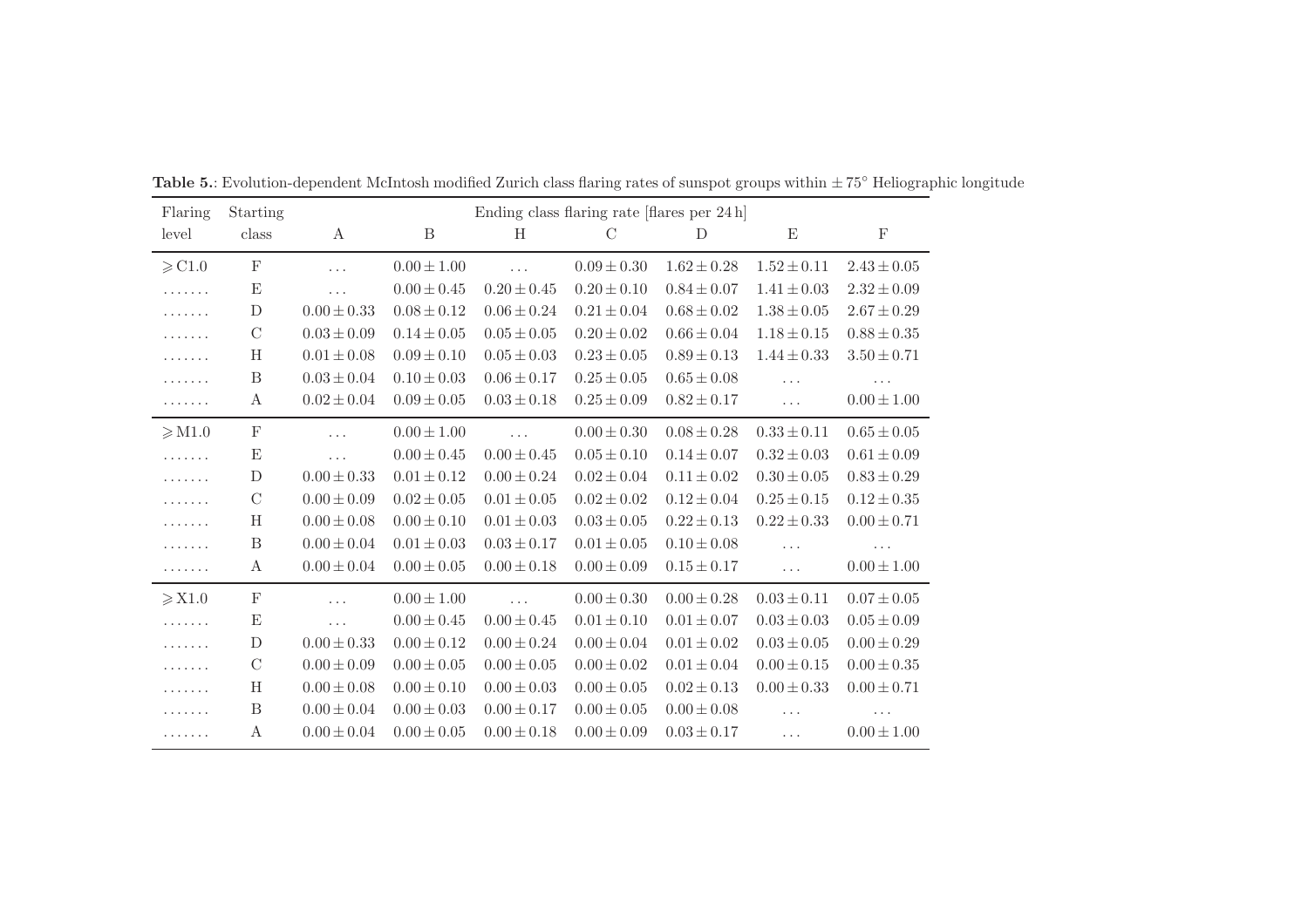

<span id="page-19-0"></span>Figure 4. Zurich evolution-dependent 24-hour flaring rates from groups at the east limb. Each column concerns different flaring levels:  $\geq$  C1.0 (left);  $\geq$  M1.0 (centre);  $\geq$  X1.0 (right). As in Figure [2,](#page-10-0) each row shows evolution from a different starting class and histogram bars are coloured by evolution: no change (black); upward evolution (red); downward evolution (blue).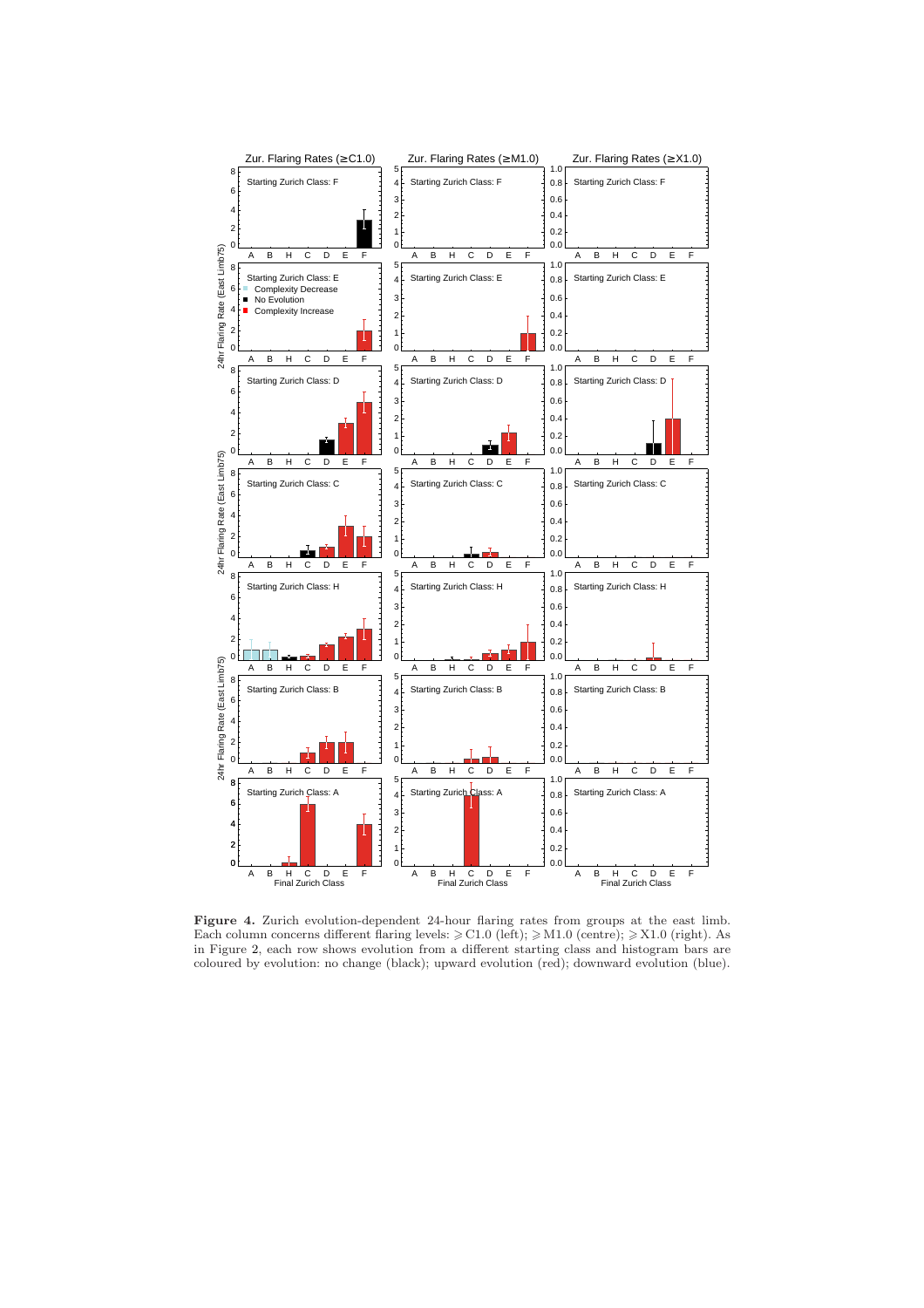

<span id="page-20-0"></span>Figure 5. Zurich evolution-dependent 24-hour flaring rates from groups at the west limb. Each column concerns different flaring levels:  $\geq$  C1.0 (left);  $\geq$  M1.0 (centre);  $\geq$  X1.0 (right). As in Figure [2,](#page-10-0) each row shows evolution from a different starting class and histogram bars are coloured by evolution: no change (black); upward evolution (red); downward evolution (blue).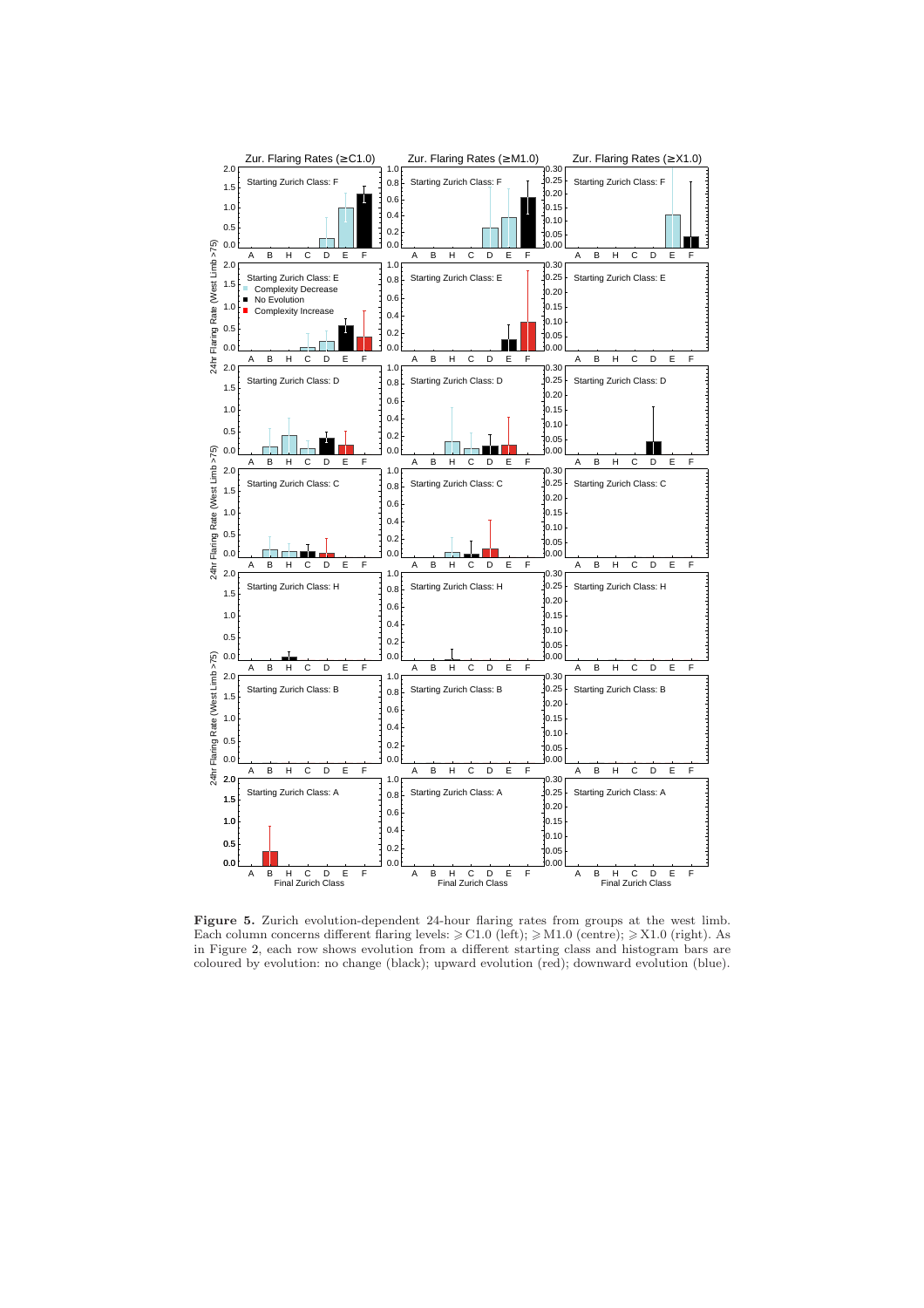# <span id="page-21-0"></span>B. Penumbral Class

Here we present equivalent tables and figures for the McIntosh penumbral class analysis. Frequency histograms of each penumbral class are shown in the left column of Figure [6,](#page-22-0) while overall evolution steps on a 24-hour timescale are given in the right column of Figure [6](#page-22-0) as percentage occurrence. Evolution-dependent occurrence numbers are provided in Table [6](#page-21-1) and graphically represented in Figure [7](#page-23-0) (equivalent to the Zurich class Table [4](#page-17-1) and Figure [2,](#page-10-0) respectively). Finally, flaring rates of sunspot groups within  $\pm 75^{\circ}$  longitude are provided in Table [7](#page-24-0) and graphically represented in Figure [8](#page-25-0) (equivalent to the Zurich class Table [5](#page-18-0) and Figure [3,](#page-13-0) respectively).

class occurrence numbers of sunspot groups within  $\pm\,75^{\circ}$ Heliographic longitude Starting Ending class occurrence number class X R S A H K K 0 0 11 196 57 1324

<span id="page-21-1"></span>Table 6. Evolution-dependent McIntosh penumbral

| class       | Х    | R        | S    |      | H   | K        |
|-------------|------|----------|------|------|-----|----------|
| Κ           | 0    | $\theta$ | 11   | 196  | 57  | 1324     |
| H           | 0    | $\Omega$ | 24   | 34   | 123 | 70       |
| А           | 186  | 149      | 816  | 2843 | 28  | 229      |
| S           | 246  | 194      | 2056 | 772  | 24  | 20       |
| $\mathbf R$ | 462  | 221      | 140  | 150  | 0   | 0        |
| X           | 3132 | 317      | 184  | 243  | 0   | $\Omega$ |
|             |      |          |      |      |     |          |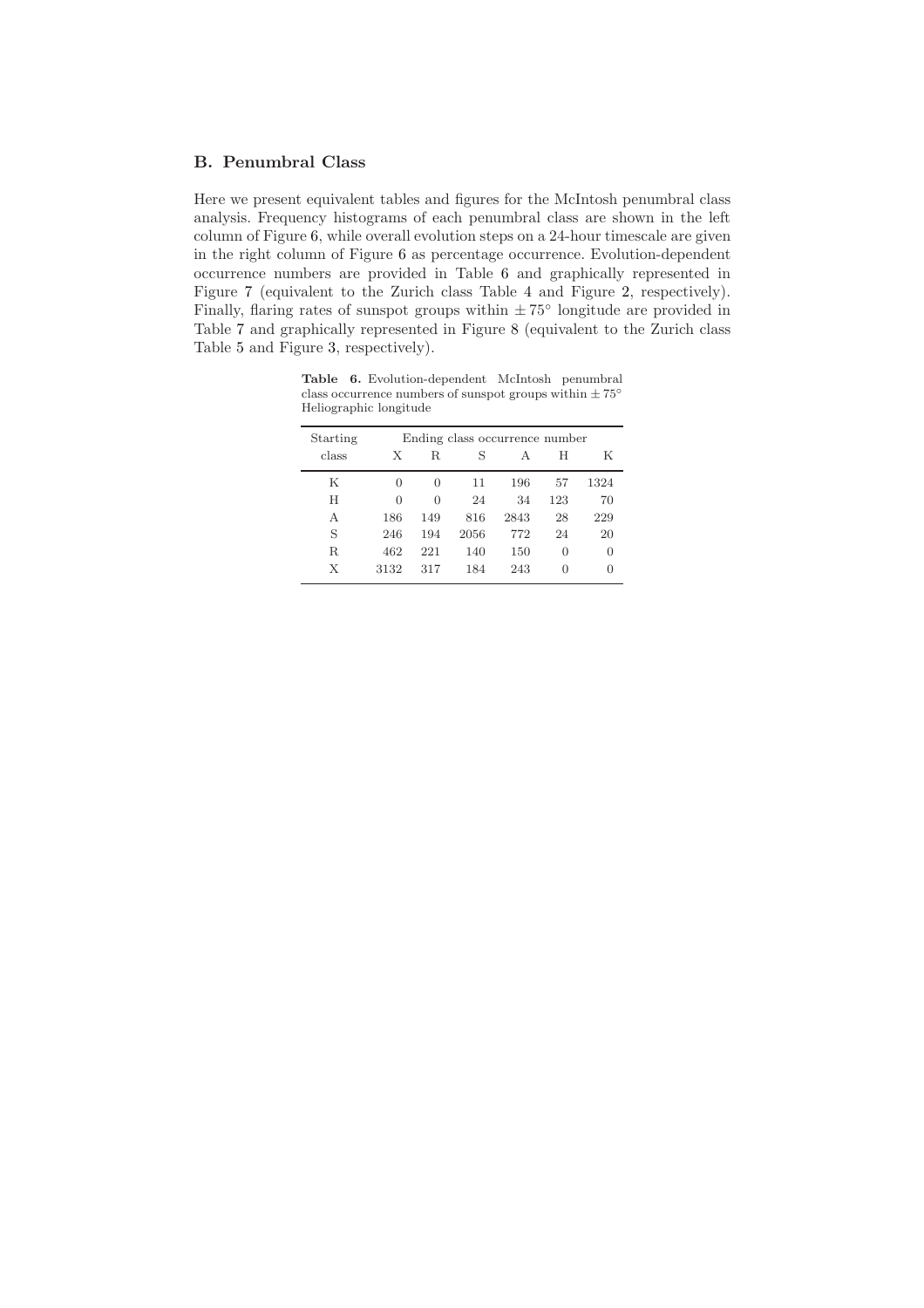

<span id="page-22-0"></span>Figure 6. Frequency histograms of each penumbral class in the McIntosh classification scheme (left column) and occurrence percentage histograms of their overall evolution steps on 24-hour timescales (right column). Each row presents data from different spatial locations on the Sun: full disk (panels a-b); within  $\pm 75^\circ$  Heliographic longitude (panels c-d); east limb (panels e-f); west limb (panels  $g-h$ ). Positive evolution steps correspond to moving downwards through penumbral classes in Table [2.](#page-5-1)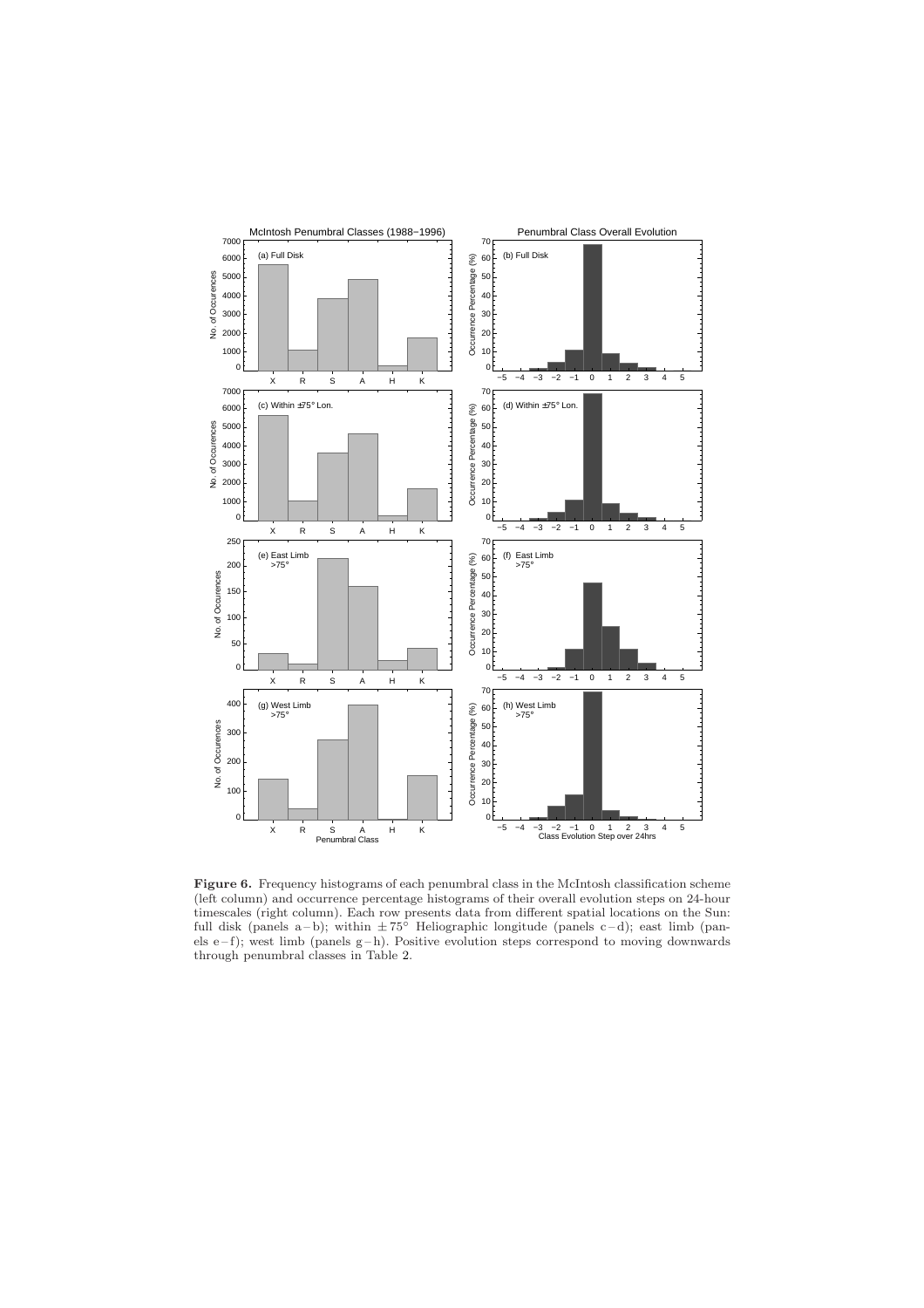

<span id="page-23-0"></span>Figure 7. Penumbral class 24-hour evolution histograms. Each column concerns different locations on the Sun: within  $\pm 75^{\circ}$  longitude (left); east limb (centre); west limb (right). Each row presents evolution from a different starting class, while bars give the percentage of that starting class coloured by evolution: no change (black); upward evolution (red); downward evolution (blue).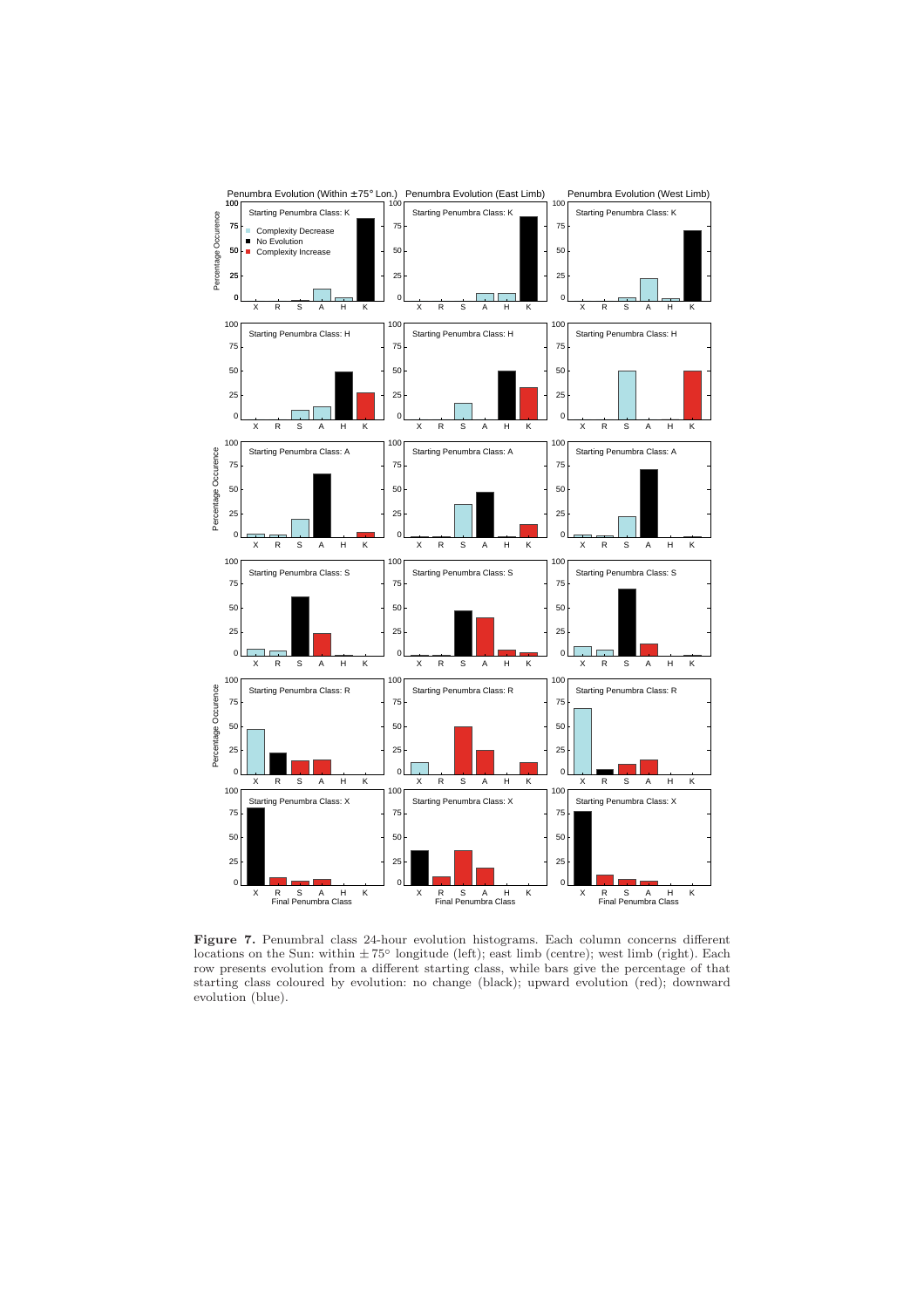| Flaring          | Starting     |                 |                 | Ending class flaring rate [flares per 24 h] |                 |                 |                 |
|------------------|--------------|-----------------|-----------------|---------------------------------------------|-----------------|-----------------|-----------------|
| level            | class        | X               | R               | S                                           | A               | Н               | Κ               |
| $\geqslant$ C1.0 | Κ            | $\cdots$        | .               | $0.36 \pm 0.30$                             | $0.81 \pm 0.07$ | $1.02 \pm 0.13$ | $2.01 \pm 0.03$ |
| .                | H            | $\cdots$        | $\ldots$        | $0.29\pm0.20$                               | $0.24 \pm 0.17$ | $0.39 \pm 0.09$ | $1.13 \pm 0.12$ |
| .                | А            | $0.11 \pm 0.07$ | $0.14 \pm 0.08$ | $0.22 \pm 0.04$                             | $0.56 \pm 0.02$ | $0.82 \pm 0.19$ | $1.80 \pm 0.07$ |
| .                | S            | $0.09 \pm 0.06$ | $0.19 \pm 0.07$ | $0.14 \pm 0.02$                             | $0.45 \pm 0.04$ | $0.38 \pm 0.20$ | $1.30 \pm 0.22$ |
| .                | R            | $0.08 \pm 0.05$ | $0.05 \pm 0.07$ | $0.32 \pm 0.08$                             | $0.49 \pm 0.08$ | $\cdots$        | .               |
| .                | X            | $0.07 \pm 0.02$ | $0.16 \pm 0.06$ | $0.34 \pm 0.07$                             | $0.59 \pm 0.06$ | .               | .               |
| $\geqslant M1.0$ | $\mathbf K$  | $\cdots$        | $\cdots$        | $0.09 \pm 0.30$                             | $0.11 \pm 0.07$ | $0.11 \pm 0.13$ | $0.52 \pm 0.03$ |
| .                | H            | $\cdots$        | $\cdots$        | $0.00 \pm 0.20$                             | $0.06 \pm 0.17$ | $0.05 \pm 0.09$ | $0.33 \pm 0.12$ |
| .                | $\mathsf{A}$ | $0.02 \pm 0.07$ | $0.02\pm0.08$   | $0.03 \pm 0.04$                             | $0.09 \pm 0.02$ | $0.18 \pm 0.19$ | $0.36 \pm 0.07$ |
| .                | S            | $0.01 \pm 0.06$ | $0.01 \pm 0.07$ | $0.01 \pm 0.02$                             | $0.09 \pm 0.04$ | $0.00 \pm 0.20$ | $0.20 \pm 0.22$ |
| .                | $\mathbf R$  | $0.01 \pm 0.05$ | $0.00 \pm 0.07$ | $0.02 \pm 0.08$                             | $0.11 \pm 0.08$ | $\cdots$        | .               |
| .                | X            | $0.00 \pm 0.02$ | $0.01 \pm 0.06$ | $0.02 \pm 0.07$                             | $0.08 \pm 0.06$ | $\cdots$        | .               |
| $\geqslant$ X1.0 | Κ            | $\cdots$        | .               | $0.00 \pm 0.30$                             | $0.01 \pm 0.07$ | $0.00 \pm 0.13$ | $0.05 \pm 0.03$ |
| .                | H            | $\cdots$        | $\cdots$        | $0.00 \pm 0.20$                             | $0.00 \pm 0.17$ | $0.00 \pm 0.09$ | $0.01 \pm 0.12$ |
| .                | A            | $0.00 \pm 0.07$ | $0.00 \pm 0.08$ | $0.00 \pm 0.04$                             | $0.00 \pm 0.02$ | $0.04 \pm 0.19$ | $0.05 \pm 0.07$ |
| .                | S            | $0.00 \pm 0.06$ | $0.00 \pm 0.07$ | $0.00 \pm 0.02$                             | $0.00 \pm 0.04$ | $0.00 \pm 0.20$ | $0.00 \pm 0.22$ |
| .                | $\mathbf R$  | $0.00 \pm 0.05$ | $0.00 \pm 0.07$ | $0.00 \pm 0.08$                             | $0.00 \pm 0.08$ | $\cdots$        | .               |
| .                | X            | $0.00 \pm 0.02$ | $0.00 \pm 0.06$ | $0.01\pm0.07$                               | $0.00 \pm 0.06$ | .               | .               |

<span id="page-24-0"></span>**Table 7.**: Evolution-dependent McIntosh penumbral class flaring rates of sunspot groups within  $\pm 75^{\circ}$  Heliographic longitude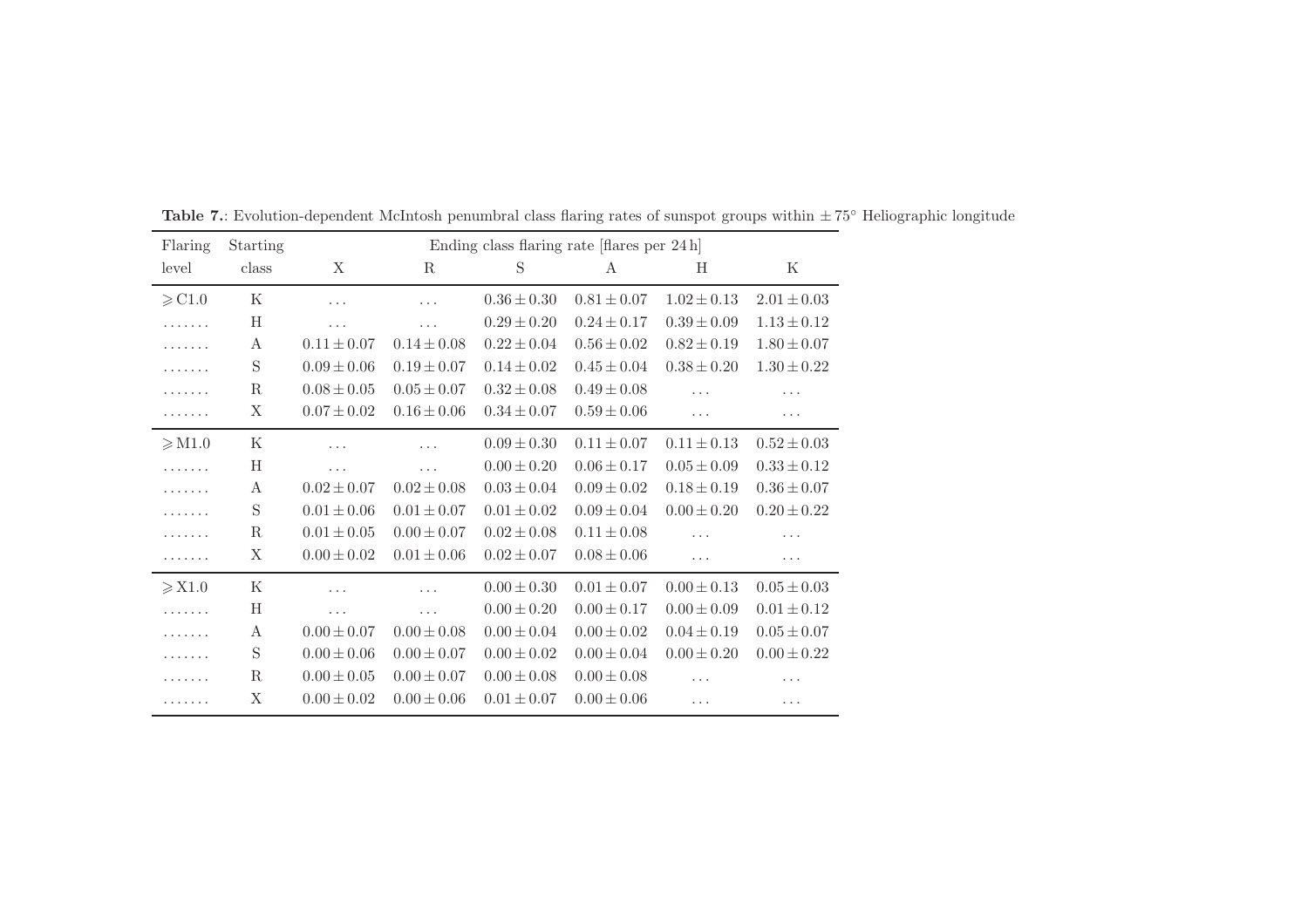

<span id="page-25-0"></span>Figure 8. Penumbral evolution-dependent 24-hour flaring rates from groups within  $\pm 75^{\circ}$ longitude. Each column concerns different flaring levels:  $\geq$  C1.0 (left);  $\geq$  M1.0 (centre);  $\geq$  X1.0 (right). As in Figure [7,](#page-23-0) each row shows evolution from a different starting class and histogram bars are coloured by evolution: no change (black); upward evolution (red); downward evolution (blue).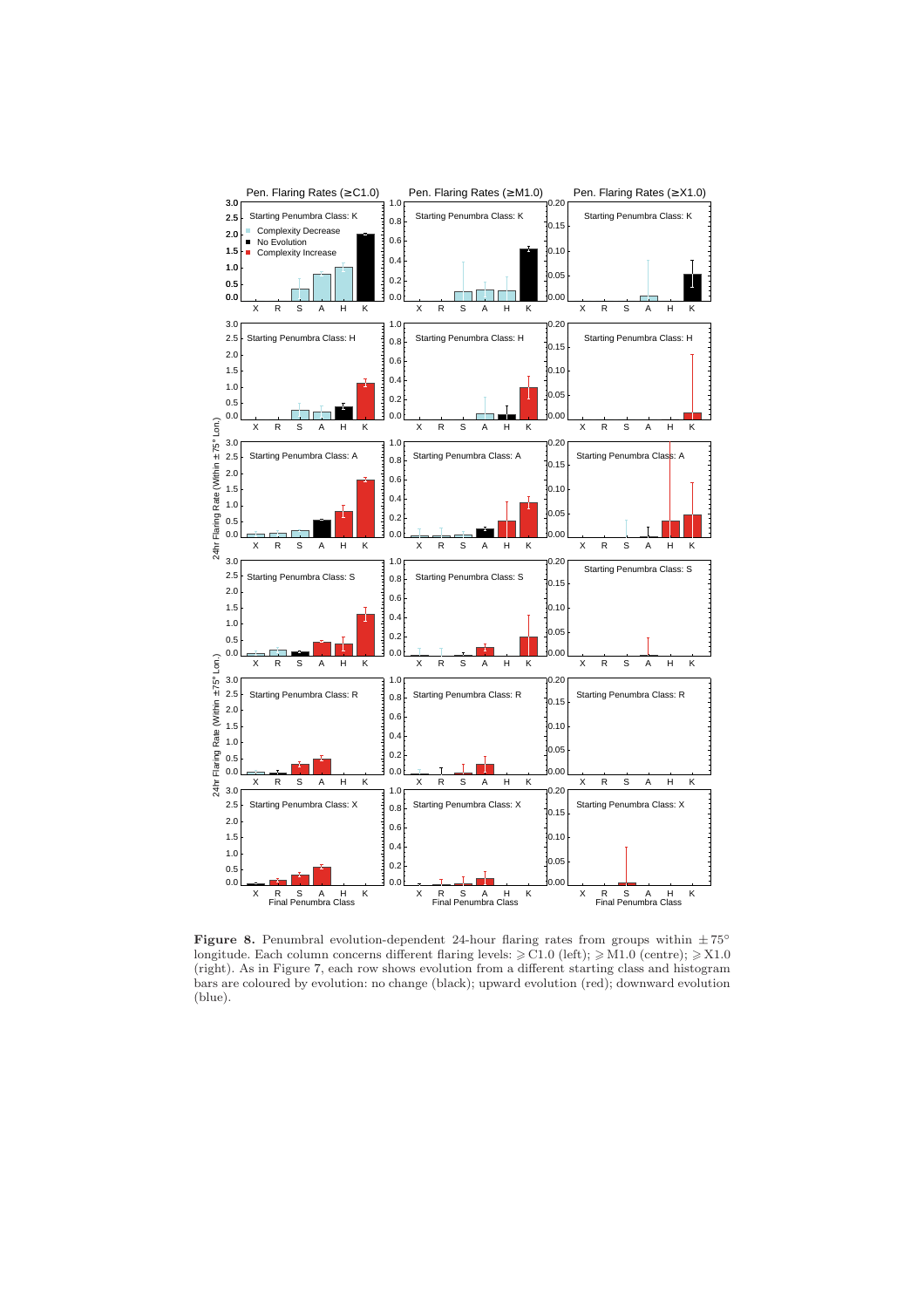# <span id="page-26-0"></span>C. Compactness Class

Here we present equivalent tables and figures for the McIntosh compactness class analysis. Frequency histograms of each compactness class are shown in the left column of Figure [9,](#page-27-0) while overall evolution steps on a 24-hour timescale are given in the right column of Figure [9](#page-27-0) as percentage occurrence. Evolution-dependent occurrence numbers are provided in Table [8](#page-26-1) and graphically represented in Figure [10](#page-28-0) (equivalent to the Zurich class Table [4](#page-17-1) and Figure [2,](#page-10-0) respectively). Finally, flaring rates of sunspot groups within  $\pm 75^{\circ}$  longitude are provided in Table [9](#page-26-2) and graphically represented in Figure [11](#page-29-0) (equivalent to the Zurich class Table [5](#page-18-0) and Figure [3,](#page-13-0) respectively).

<span id="page-26-1"></span>Table 8. Evolution-dependent McIntosh compactness class occurrence numbers of sunspot groups within  $\pm 75^{\circ}$  Heliographic longitude

| Starting<br>class | X            |      | Ending class occurrence number | €.  |
|-------------------|--------------|------|--------------------------------|-----|
|                   |              |      |                                |     |
| C                 | $\mathbf{0}$ | З    | 52                             | 176 |
|                   | 2            | 432  | 1190                           | 55  |
| $^{\rm ()}$       | 1314         | 7104 | 469                            | 9   |
| X                 | 2369         | 1069 |                                |     |
|                   |              |      |                                |     |

<span id="page-26-2"></span>Table 9. Evolution-dependent McIntosh compactness class flaring rates of sunspot groups within  $± 75°$  Heliographic longitude

| Flaring          | Starting | Ending class flaring rate [flares per 24 h] |                  |                 |                 |  |  |
|------------------|----------|---------------------------------------------|------------------|-----------------|-----------------|--|--|
| level            | class    | X                                           | $\left( \right)$ |                 | С               |  |  |
| $\geqslant$ C1.0 | С        | $\cdots$                                    | $3.67 \pm 0.58$  | $1.58 \pm 0.14$ | $3.86 \pm 0.08$ |  |  |
|                  | Ι        | $0.00 \pm 0.71$                             | $0.73 \pm 0.05$  | $1.64 \pm 0.03$ | $3.29 \pm 0.13$ |  |  |
| .                | Ω        | $0.04 \pm 0.03$                             | $0.32 + 0.01$    | $1.55 \pm 0.05$ | $2.67 + 0.33$   |  |  |
|                  | X        | $0.04 \pm 0.02$                             | $0.23 + 0.03$    | $0.50 + 0.41$   | $2.00 \pm 1.00$ |  |  |
| $\geqslant$ M1.0 | C        | .                                           | $0.67 \pm 0.58$  | $0.48 + 0.14$   | $1.41 + 0.08$   |  |  |
|                  | T        | $0.00 \pm 0.71$                             | $0.11 \pm 0.05$  | $0.35 + 0.03$   | $1.07 + 0.13$   |  |  |
|                  | $\Omega$ | $0.01 \pm 0.03$                             | $0.04 + 0.01$    | $0.30 + 0.05$   | $0.67 + 0.33$   |  |  |
|                  | X        | $0.00 \pm 0.02$                             | $0.03 \pm 0.03$  | $0.00 \pm 0.41$ | $0.00 \pm 1.00$ |  |  |
| $\geqslant$ X1.0 | С        | .                                           | $0.00 \pm 0.58$  | $0.08 \pm 0.14$ | $0.19 \pm 0.08$ |  |  |
|                  | T        | $0.00 \pm 0.71$                             | $0.00 \pm 0.05$  | $0.03 \pm 0.03$ | $0.07 \pm 0.13$ |  |  |
|                  | O        | $0.00 \pm 0.03$                             | $0.00 + 0.01$    | $0.03 + 0.05$   | $0.11 \pm 0.33$ |  |  |
|                  | X        | $0.00 \pm 0.02$                             | $0.00 + 0.03$    | $0.00 + 0.41$   | $0.00 \pm 1.00$ |  |  |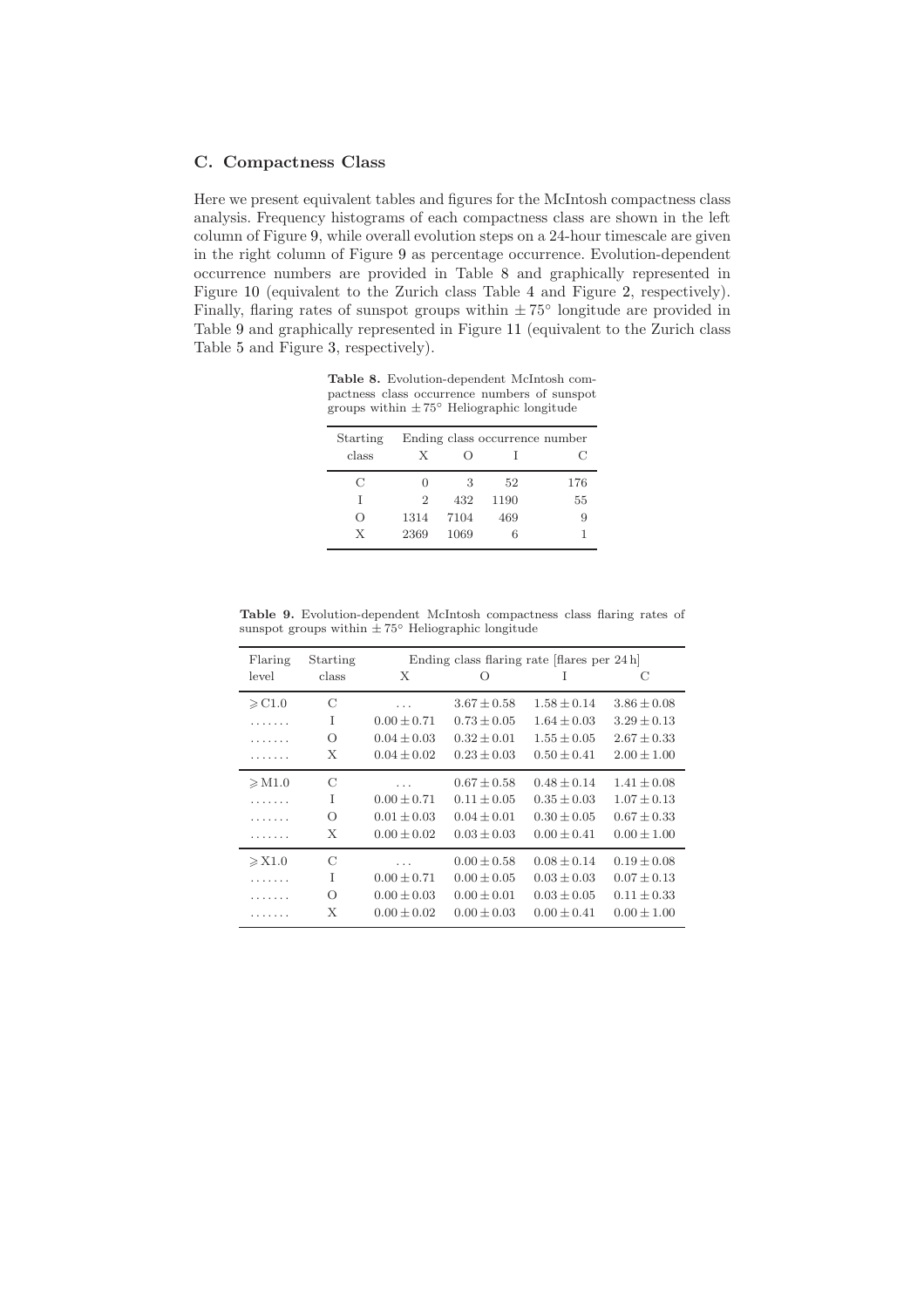

<span id="page-27-0"></span>Figure 9. Frequency histograms of each compactness class in the McIntosh classification scheme (left column) and occurrence percentage histograms of their overall evolution steps on 24-hour timescales (right column). Each row presents data from different spatial locations on the Sun: full disk (panels a-b); within  $\pm 75^{\circ}$  Heliographic longitude (panels c-d); east limb (panels e-f); west limb (panels  $g-h$ ). Positive evolution steps correspond to moving downwards through compactness classes in Table [3.](#page-5-2)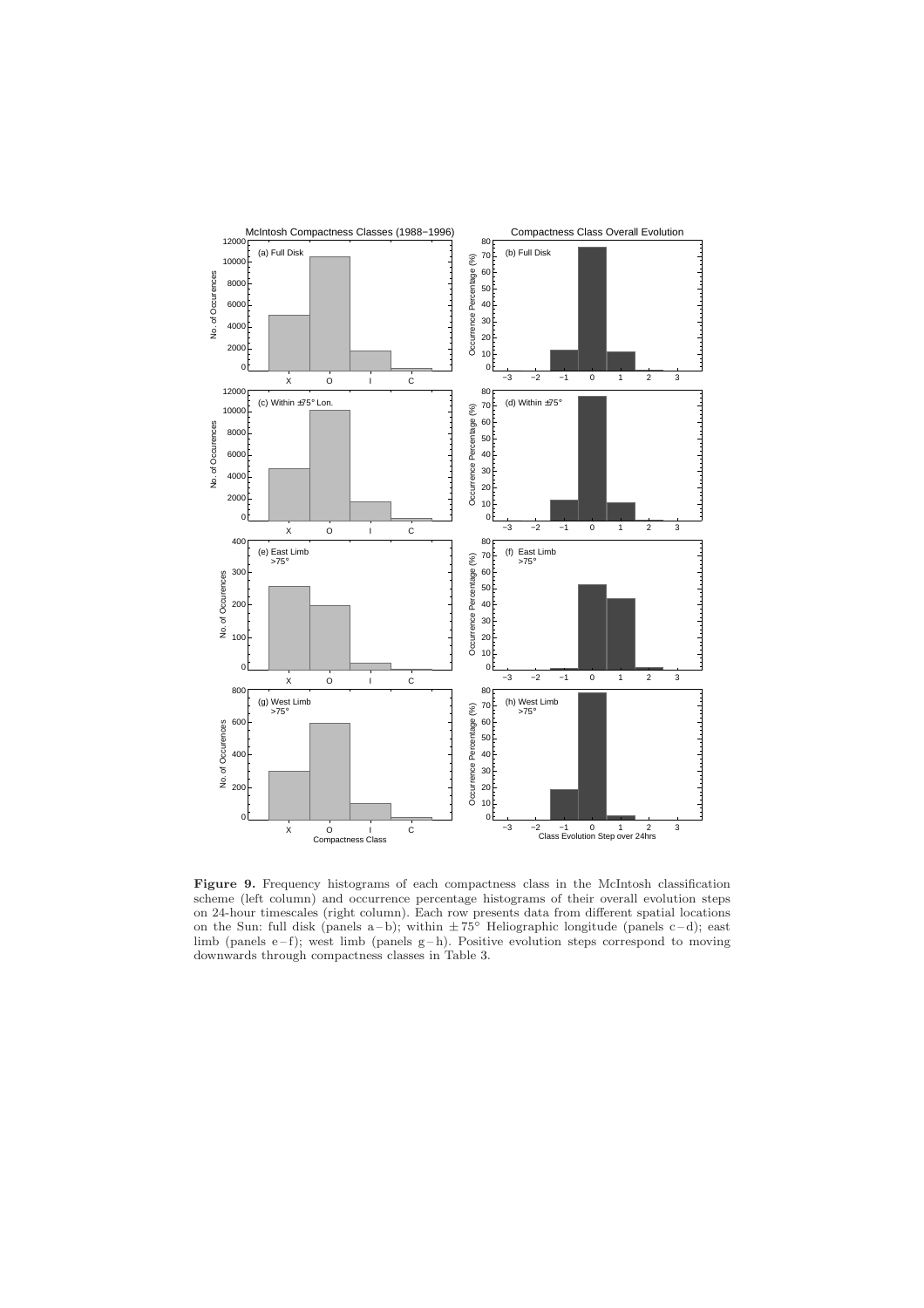

<span id="page-28-0"></span>Figure 10. Compactness class 24-hour evolution histograms. Each column concerns different locations on the Sun: within  $\pm 75^{\circ}$  longitude (left); east limb (centre); west limb (right). Each row presents evolution from a different starting class, while bars give the percentage of that starting class coloured by evolution: no change (black); upward evolution (red); downward evolution (blue).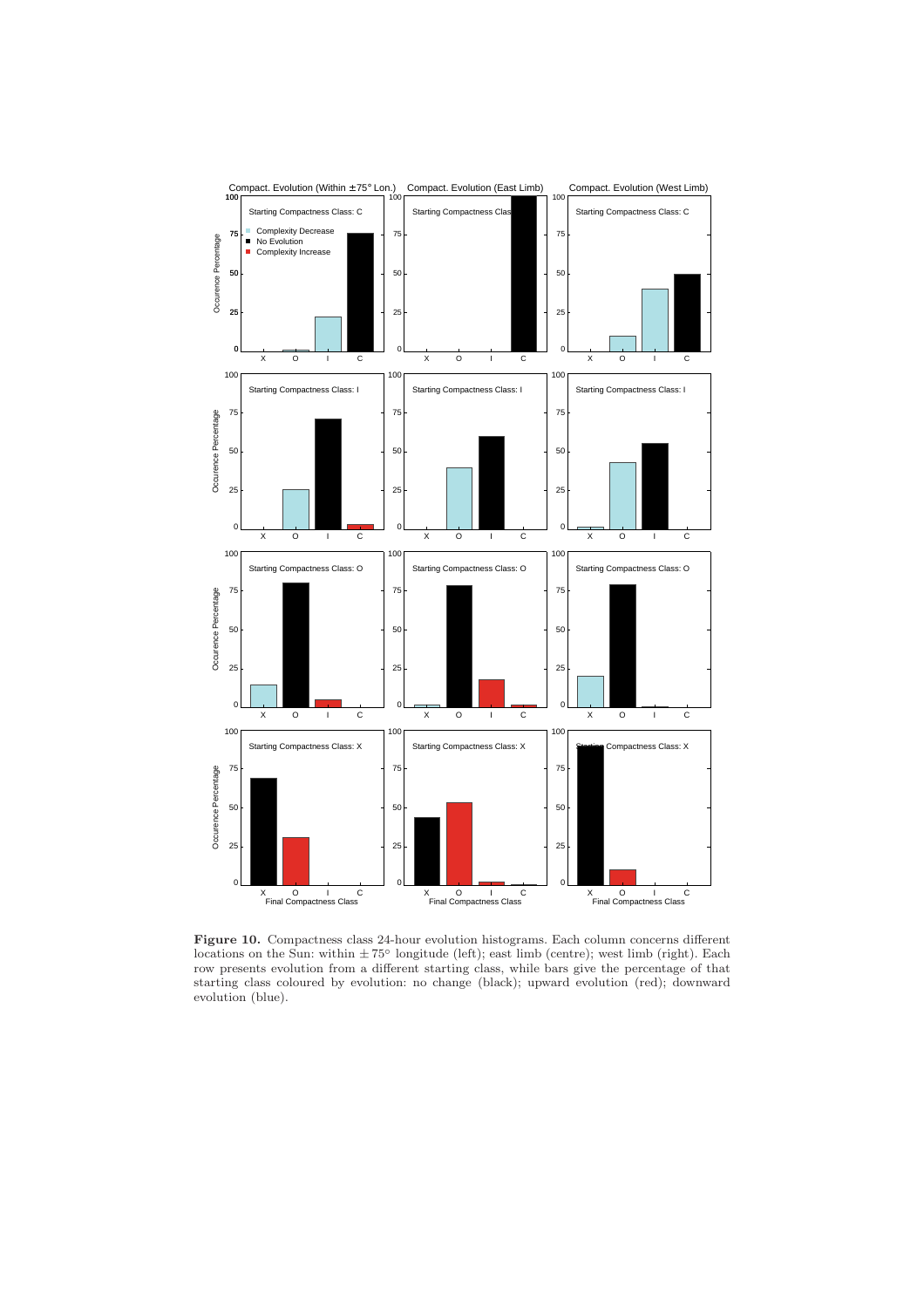

<span id="page-29-0"></span>Figure 11. Compactness evolution-dependent 24-hour flaring rates from groups within  $\pm 75^{\circ}$ longitude. Each column concerns different flaring levels:  $\geq$  C1.0 (left);  $\geq$  M1.0 (centre);  $\geq$  X1.0 (right). As in Figure [10,](#page-28-0) each row shows evolution from a different starting class and histogram bars are coloured by evolution: no change (black); upward evolution (red); downward evolution (blue).